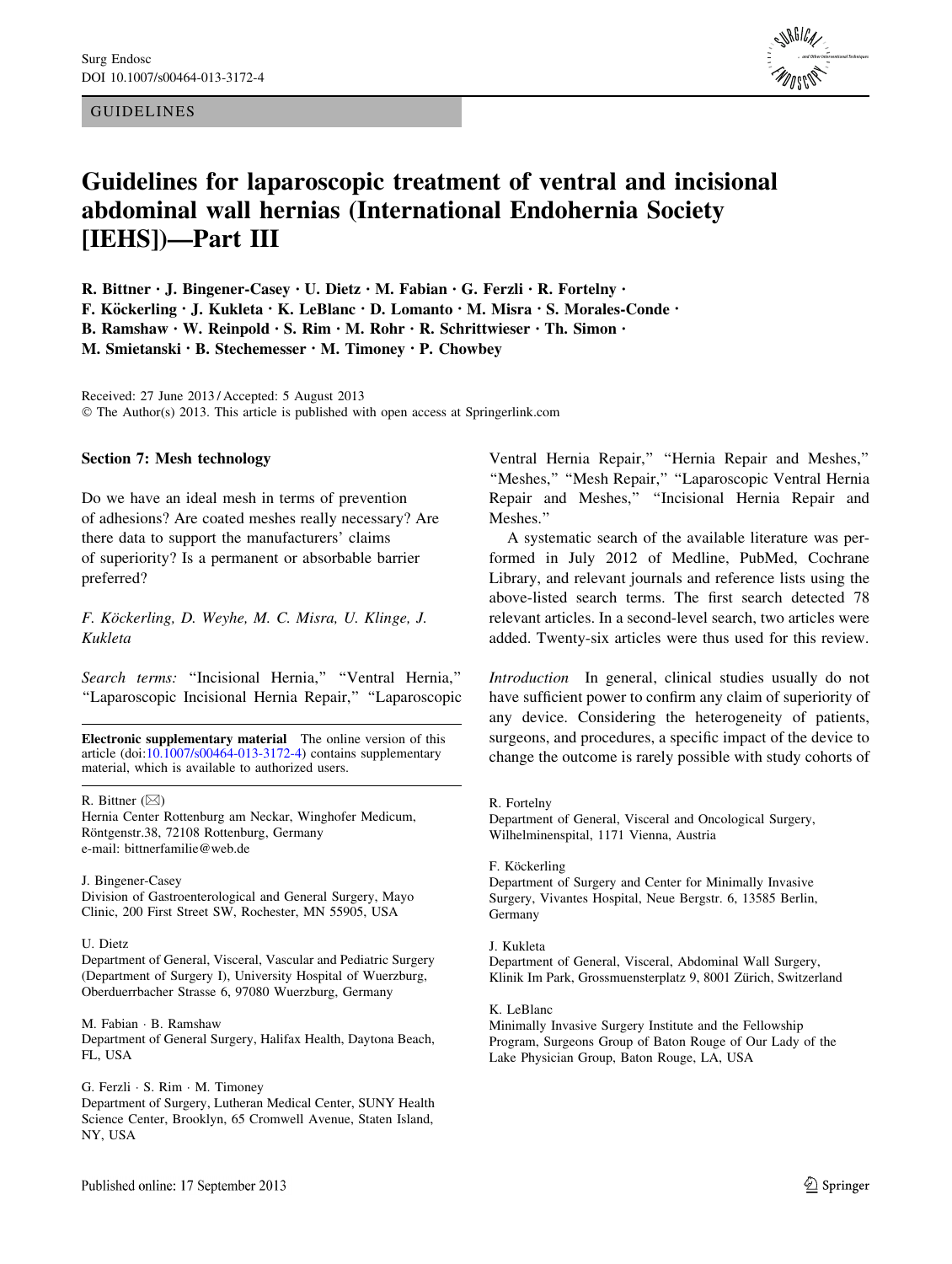fewer than 1,000 patients per group. Thus, postmarket surveillance of devices is always supplemented by documentation in clinical registries. These will not be able to confirm any superiority, but they at least will help identify devices with poor performance.

Adhesions after laparoscopic ventral hernia repair (LVHR) is a common phenomenon, the result of the trauma of surgery and a reaction to the mesh and/or fixation devices. No technique or device completely prevents the formation of adhesions.

Direct contact of visceral organs with polypropylene (PP) and polyester is followed by dense adhesions to the mesh, leading to significant risk of bowel injury requiring resection during revision operations and suspected to be followed by a higher risk for development of an intestinal fistula. This risk is decreased with use of films (expanded polytetrafluoroethylene [ePTFE]) or textile meshes made of polyvinyl difluoride (PVDF), PP, or polyester, but with an additional coating/barrier function of another material, such as titanium, collagen, cellulose, hyaluronic acid, or polydioxanon.

Any film barrier covering a textile will initiate a tissue response comparable to that of the pure filmlike device with encapsulation of the entire prosthesis. Because any damage to peritoneum heals within days, a temporary protection of the polymer surface should be sufficient. However, whether this provides a sufficient protection depends to the textile material, and some require a permanent barrier.

## Statements

Level 4 Laparoscopic ventral and incisional hernia repair can be performed with the use of ePTFE, PVDF, or composite meshes and is appropriate for use within the abdominal cavity

#### D. Lomanto

Minimally Invasive Surgical Center, KTP Advanced Surgical Training Center, YYL School of Medicine, National University Hospital, Kent Ridge Wing 2, 5 Lower Kent Ridge Road, Singapore 119074, Singapore

#### M. Misra

Division of Minimally Invasive Surgery, JPN Apex Trauma Centre, All India Institute of Medical Sciences, Angari Nagar, New Delhi 110029, India

#### S. Morales-Conde

Unit of Innovation in Minimally Invasive Surgery, University Hospital "Virgen del Rocío", Sevilla, Spain

#### W. Reinpold

Department of Surgery, Gross-Sand Hospital Hamburg, Gross-Sand 3, 21107 Hamburg, Germany

## M. Rohr

Department of General Surgery, Katutura State Hospital, PO Box 81233, Olympia, Windhoek, Namibia

- Level 5 The results of experimental studies on large animals with LVHR and comparison of meshes show advantages of lightweight PP meshes vs. heavyweight meshes, ePTFE and composite meshes vs. pure PP meshes, composite meshes vs. ePTFE meshes, and composite meshes vs. composite meshes
	- After laparoscopic incisional hernia repair, adhesions will develop in at least two-thirds of the patients. Adhesions cannot be completely prevented by any of the materials used as intraperitoneal onlay meshes (IPOM), and consequently adhesions must expected in most patients
	- Materials for use within the abdominal cavity can be made of ePTFE, PVDF, polyester, or PP; the latter needs an additional barrier to prevent any direct contact with the intestine (composite meshes). Unprotected porous PP and polyester meshes, which are placed in direct contact to the bowel, induce a higher risk for bowel erosion and/or bowel resection at subsequent surgery
	- A low recurrence rate can be achieved if adequate technique is applied with all available materials
	- Filmlike materials tend to show encapsulation and sometimes extensive shrinkage and require a method of permanent fixation
	- Enterocutaneous fistulas after LVHR are rare events, particularly with ePTFE
	- Experimental studies in animals showed contradictory results and are not strictly comparable
	- Tissue integration of the various devices with different design characteristics differ and require different fixation techniques
	- There is no ideal mesh, but every mesh has to be considered as a compromise with regard to strength, elasticity, tissue ingrowth, and cellular response, with its specific advantages and disadvantages

Most devices demonstrate a lack of stretchability, so that folding or wrinkling of the fixed mesh after release of the pneumoperitoneum may be unavoidable

#### R. Schrittwieser

Department of Surgery, LKH, Muerzzuschlag, Tragösserstrasse 1 und 1a, 8600 Bruck/Mur, Austria

## Th. Simon

Department of Surgery, GRN-Klinik Sinsheim, Weinheim, Germany

#### M. Smietanski Ceynowa Hospital, Wejherowo, Poland

#### B. Stechemesser

Hernienzentrum Köln, Zeppelinstr.1, 50667 Köln, Germany

#### P. Chowbey

Minimal Access, Metabolic, and Bariatric Surgery, Max Healthcare Institute Ltd., 2 Press Enclave Road, Saket, New Delhi, India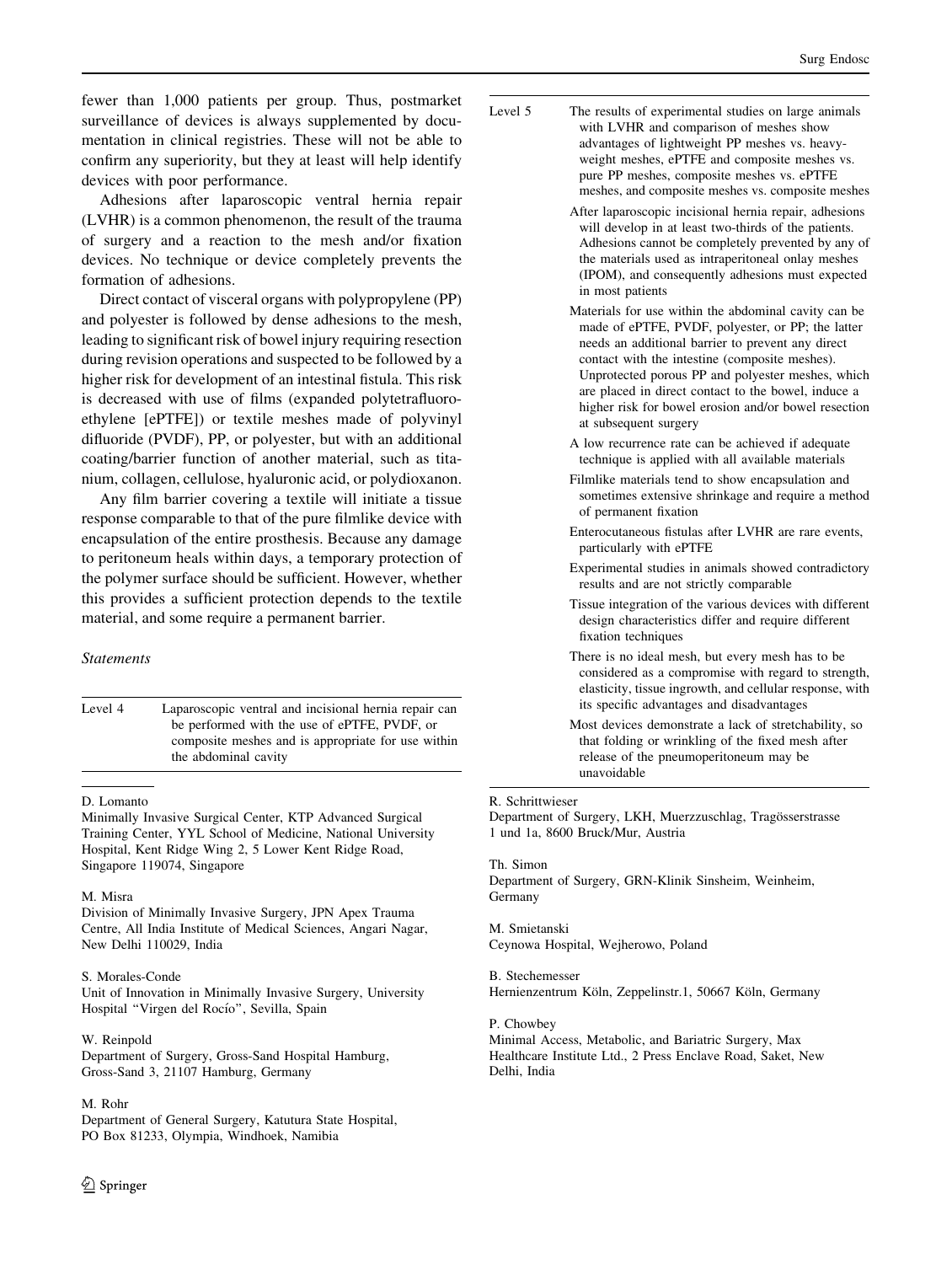#### Recommendations

| Grade C | For laparoscopic incisional and ventral hernia repair, only<br>materials approved for use in the abdominal cavity<br>(PTFE, PVDF, and composite meshes) should be used.<br>Meshes lacking approval for use within the abdominal<br>cavity should not be used outside approved research |
|---------|----------------------------------------------------------------------------------------------------------------------------------------------------------------------------------------------------------------------------------------------------------------------------------------|
|         | It is difficult to eradicate bacteria from ePTFE, and<br>therefore it should be removed (explanted) in the<br>presence of severe contamination                                                                                                                                         |
| Grade D | The final choice of mesh at the present time should be<br>based on the surgeon's preference while awaiting further<br>data from controlled clinical trials                                                                                                                             |
|         | Based on today's knowledge, plain PP (without a<br>protective layer) cannot be recommended for intra-<br>abdominal use                                                                                                                                                                 |
|         | Fixation has to consider the specific flexibility and tissue<br>integration of the device                                                                                                                                                                                              |
|         | Quality control of outcome requires a long follow-up and<br>should use registries with standardized sets of variables<br>with an open-ended option for surveillance                                                                                                                    |

When meshes are inserted intraperitoneally during laparoscopic intraperitoneal onlay meshes (IPOM), they must meet stringent requirements because they directly contact the intestines. Eriksen et al. [1] formulated the following characteristics for an optimal mesh to be used for laparoscopic repair of ventral and incisional hernias:

- Minimal adhesion formation.
- Excellent tissue ingrowth.
- Minimal shrinkage.
- No infection or fistula formation.
- Minimal pain.
- Minimal seroma formation.
- No change in abdominal wall compliance.
- Low price.
- Easy to manipulate.

Typically, meshes are made of the basic materials PP, polyester, polyvinylidenfluoride, or PTFE. The use of pure PP meshes and polyester meshes are not recommended for laparoscopic IPOM [1–3]. It is accepted that PP and polyester meshes are coated either with a protective membrane or a protective film (absorbable or nonabsorbable) or with a titanium layer to protect the viscera. These composite meshes, as they are known, and ePTFE meshes are generally recommended for intraperitoneal use [1, 2, 4, 5] (Table 1). It is assumed that the use of these meshes reduced few adhesion formation and hence lowered the risk of intestinal damage and fistula formation.

Clinical studies To date, there has been a paucity of clinical case series and only one randomized trial providing general recommendations for specific meshes. Only a few

|  |  |  |  |  |  | Table 1 Meshes approved for use in the abdominal cavity |  |
|--|--|--|--|--|--|---------------------------------------------------------|--|
|--|--|--|--|--|--|---------------------------------------------------------|--|

| Group                  | Name of<br>mesh            | Material                                                           | Company name                               |  |
|------------------------|----------------------------|--------------------------------------------------------------------|--------------------------------------------|--|
| <b>PTFE</b>            | Mycromesh                  | ePTFE                                                              | W. L. Gore                                 |  |
|                        | DualMesh                   | ePTFE                                                              | W. L. Gore                                 |  |
|                        | Dulex                      | ePTFE                                                              | C. R. Bard                                 |  |
|                        | <b>MotifMESH</b>           | cPTFE                                                              | Proxy<br>Biomedical                        |  |
|                        | Omyramesh                  | cPTFE                                                              | Aesculap AG                                |  |
| <b>PVDF</b>            | Dynamesh                   | PP/polyvinylidene<br>fluoride                                      | <b>FEG</b><br>Textiltechnik/<br>Dahlhausen |  |
| Composite<br>mesh with | Glucamesh                  | PP with beta<br>glucan coating                                     | Genzyme                                    |  |
| absorbable             | Proceed                    | PP with ORC layer                                                  | Ethicon                                    |  |
| barrier<br>coated      | Sepramesh                  | PP with resorbable<br>layer                                        | Genzyme                                    |  |
|                        | Parietene<br>Composite     | PP with collagen<br>coating                                        | Sofradim                                   |  |
|                        | Parietex<br>Composite      | Polyester with<br>collagen coating                                 | Sofradim                                   |  |
|                        | Physiomesh                 | PP with<br>poliglecaprone<br>25                                    | Ethicon                                    |  |
|                        | C-Qur                      | PP with omega 3<br>fatty acid coating                              | Atrium<br>Medical<br>Corp.                 |  |
|                        | Ventrio ST                 | PP with PGA<br>fibers and PDO<br>filaments and<br>hydrogel barrier | C. R. Bard                                 |  |
| Composite<br>mesh with | TiMesh                     | PP with titanium<br>coating                                        | pfm medical<br>AG                          |  |
| permanent              | Composix                   | PP/ePTFE                                                           | C. R. Bard                                 |  |
| barrier<br>coated      | Ventrio<br>Hernia<br>Patch | PP/ePTFE                                                           | C. R. Bard                                 |  |
|                        | Intramesh<br>Τ1            | PP/ePTFE                                                           | Cousin Biotech                             |  |
|                        | Intramesh<br>W3            | Polyester mesh<br>with silicone<br>layer                           | Cousin Biotech                             |  |

PTFE polytetrafluoroethylene, ePTFE expanded PTFE, cPTFE condensed PTFE, PVDF polyvinyl difluoride, PP polypropylene, ORC oxidized regenerated cellulose

Modified after Eriksen et al. [1]

clinically important differences that could be deemed to be clinically relevant outcome parameters have been discerned in comparative studies between the meshes.

In a prospective randomized trial, Moreno-Egea et al. [6] compared in laparoscopic incisional hernia repair the use of a lightweight titanium-coated mesh  $(n = 51)$  with a collagen–polyester composite mesh ( $n = 51$ ). The primary end points were pain and recurrence. The secondary end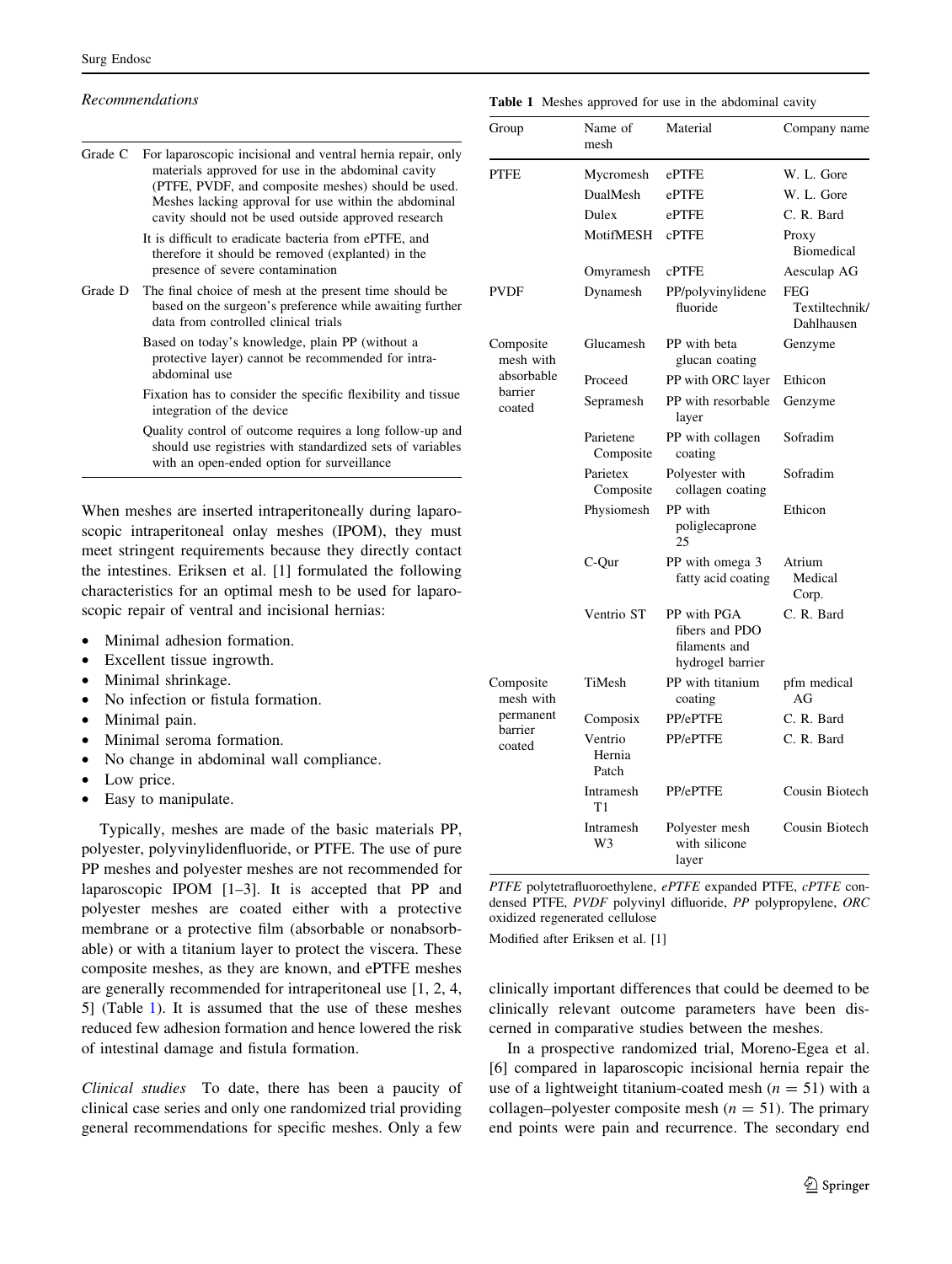points were morbidity and patient outcomes (analgesic consumption, return to everyday activities). The postoperative complication rates were similar for the two meshes. Pain was significantly less common in the titanium-coated mesh group at 1 month ( $p = 0.029$ ). There was a significant difference between the two groups in the average use of analgesics in favor of the titanium-coated mesh group  $(p<0.001)$ . The titanium-coated mesh group returned to everyday activities after 6.9 days versus 9.7 days for the collagen–polyester composite mesh group ( $p < 0.001$ ). The rate of recurrence did not differ between the two groups at the 2-year follow-up evaluation. The authors concluded that the light titanium-covered PP mesh was associated with less postoperative pain in the short term, lower analgesic consumption, and a quicker return to everyday activities than the Parietex composite mediumweight mesh.

In a retrospective comparative study, Colon et al. compared 116 patients who had undergone LVHR, 66 of whom received a polyester-based composite mesh and 50 a PTFE mesh [7]. No significant differences were noted in terms of recurrence rate, wound complications, meshrelated infections, or persistent pain with an average postoperative follow-up of 12 months. Chelala et al. [8] reported on the intraoperative findings of 85 reoperations after laparoscopic repair of ventral and incisional hernias with the polyester-based mesh Parietex Composite. They detected, after an average of 52 months, no adhesions in 47 % of cases, few adhesions in 42 %, and serosal adhesions in 11 %.

Jenkins et al. [9] presented 69 patients who underwent laparoscopic surgery after prior intraperitoneal mesh placement for ventral hernia repair. Previous meshes were absorbable-barrier-coated mesh in 18 cases (Proceed, Sepramesh, C-Qur, Parietex Composite), permanent-barrier composite meshes in 17 cases (Composix), permanentbarrier noncomposite mesh in 14 cases (DualMesh), uncoated PP mesh in 12 cases, and biologic mesh in 8 cases. Indications for laparoscopic reexploration were recurrent ventral hernia ( $n = 58$ ), chronic pain ( $n = 3$ ), cholecystectomy ( $n = 3$ ), parastomal hernia ( $n = 2$ ), small bowel obstruction  $(n = 1)$ , nephrectomy  $(n = 1)$ , and Nissen fundoplication  $(n = 1)$ . Adhesions to DualMesh were less tenacious ( $p < 0.05$ ) compared to all other meshes. Surface area of adhesions to DualMesh was less  $(p<0.05)$  than Composix and uncoated PP mesh, but not absorbable-barrier-coated and biologic mesh. For adhesiolysis time, the mesh surface area was less ( $p < 0.05$ ) for DualMesh compared to Composix, uncoated PP, and biologic mesh, but not to absorbable-barrier-coated mesh. Adhesiolysis-related complications occurred in two (16.7 %) ( $p = NS$ ) patients with uncoated PP mesh, one cystotomy and one enterotomy; both were repaired laparoscopically. There were two  $(16.7 \%)$   $(p = NS)$ conversions to an open procedure: one converted patient had Composix (6.7 %) and one had absorbable-barriercoated mesh (5.9 %). There were no adhesiolysis-related complications with these meshes. There were no adhesiolysis-related complications or conversions to open in the DualMesh or biologic mesh groups.

Wassenaar et al. [10] presented a series of 65 patients who had a subsequent abdominal operation after more than 1 month after a laparoscopic ventral and incisional hernia repair (65 of 695; 9.4 %) with DualMesh. Only one patient required acute surgical intervention, which was due to a laparoscopic ventral and incisional hernia repair-related adhesion (0.15 %). Laparoscopy was performed in 83 % and laparotomy in 17 % of the patients. Adhesions to the implant were present in 83 % of patients; in 65 % the adhesions involved omentum only, and in 18 % the bowel was involved. The required adhesiolysis was uncomplicated, and there were no inadvertent enterotomies.

Heniford et al. [11] reported on a consecutive series of 850 cases of laparoscopic IPOM for ventral and incisional hernias with ePTFE (DualMesh). They identified a complication rate of 13.2 %. Ileus was seen in 3.0 % and longterm seroma in 2.6 %. A recurrence was noted in 4.7 % with an average follow-up of 20 months. Koehler et al. [12] reported on 65 reoperations after laparoscopic IPOM with ePTFE (DualMesh). No adhesions were seen in 23 %, avascular adhesions in 68 %, and dense adhesions in 9 %.

Berger and Bientzle [13] reported on their experiences with 297 laparoscopic repairs of incisional hernias with PP/ polyvinylidene fluoride (DynaMesh). In that series, meshrelated infections occurred in 1 % but did not result in removal of the mesh. The rate of intestinal fistulas was 0.34 %. A recurrence rate of 0.6 % was found, but no longterm mesh-related complications were noted. As opposed to the good experiences reported by Berger and Bientzle [13] with DynaMesh, Fortelny et al. [14] reported a higher complication rate after laparoscopic IPOM repair of incisional hernias with DynaMesh. After a follow-up examination period of 1 year, adhesions necessitating reintervention occurred in 5 of 29 patients, and in 3 of 29 cases the mesh had to be explanted (an infection in one case required excision). At present, the above reports represent the only large clinical case series with use of defined ePTFE, PVDF, or composite meshes. There are a few scattered reports that pure PP mesh has been used without serious complications.

In 2000, Chowbey et al. [15] reported on 202 LVHRs with the use of pure PP meshes without a barrier material (the product was not named). In their series, there were two postoperative hernia recurrences at a mean follow-up of 2.9 years. The incidence of seroma formation postoperatively was 32 % in the first 3 years but declined to 18 %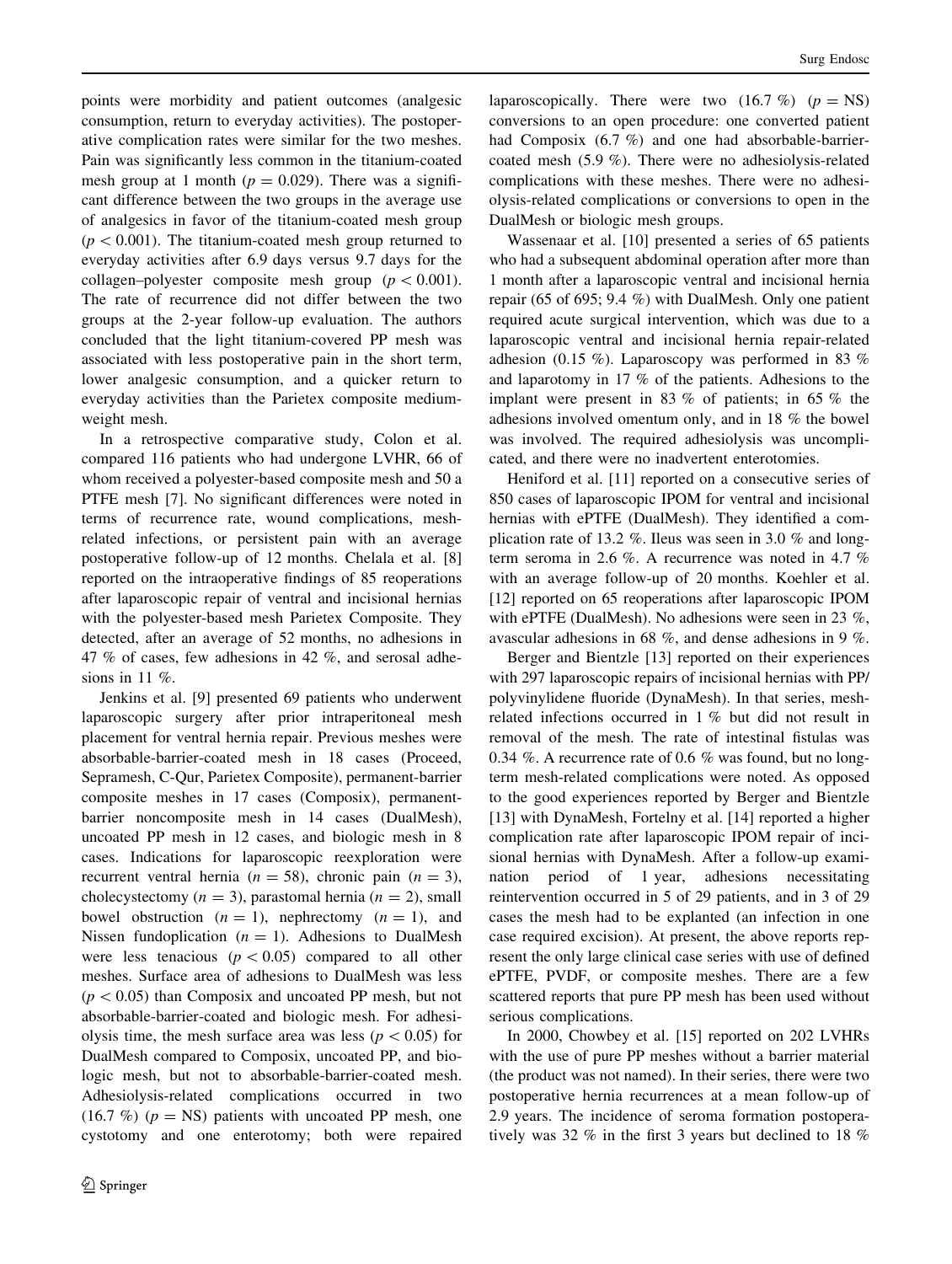subsequently with postoperative abdominal wall pressure dressings. There were no postoperative sequelae related to bowel adhesions. Halm et al. reported on 39 patients who underwent subsequent laparotomy/laparoscopy after prosthetic incisional hernia repair with intraperitoneally placed PP meshes [3]. The perioperative course was complicated in 76 % of procedures. Small bowel resections were necessary in 21 % of the cases. Twenty-six percent of the patients developed a surgical site infection. The authors concluded that the intraperitoneal positioning of PP mesh for incisional and ventral hernia repair should be avoided. Though not published, 60–70 % of laparoscopic ventral and incisional hernia repairs are undertaken with pure PP meshes in India because of the cost and affordability issues (personal communication of Misra 2012) [16].

Experimental studies By means of several animal experimental studies, attempts were made to identify differences between the meshes. To that effect, investigations were conducted on both small animals and large animals. According to Penttinen and Grönroos [17], the closest models to surgical practice are those using large animals (swine or sheep), which allow the creation of hernias that resemble the human anatomy. On the basis of Eriksen et al. [1], only a few experimental studies have been performed in large animals with proper mesh size and the laparoscopic technique. Conze et al. [17] performed a study comparing heavy-weight  $(90 \text{ g/m}^2)$ ; pore size: 0.6 mm), mediumweight  $(45 \text{ g/m}^2, \text{ pore size: } 2.5 \text{ mm})$ , and lightweight (29  $\text{g/m}^2$ , pore size: 4 mm) pure PP meshes in LVHR. The heavy-weight, small porous PP mesh showed significantly stronger adhesion formation. Granuloma formation was lowest in large-pore monofilament meshes.

Borrazzo et al. [19] compared pure PP mesh, ePTFE (DualMesh), and PP coated on one side with a bioabsorbable adhesion barrier (Sepramesh). The mean area of adhesion formation was 14 % in the Sepramesh group, 40 % in the pure PP group, and 41 % in the ePTFE group. The difference between Sepramesh and pure PP was significant ( $p = 0.013$ ).

Another study by Jacob et al. [20] compared a pure PP mesh with a mesh made of a polyester parietal layer and an antiadhesive collagen visceral layer (Parietex Composite) with a PP soft mesh encapsulated in a polydioxanone polymer film covered by a layer of absorbable oxidized regenerated cellulose (Proceed). The mean area of adhesion to Parietex Composite (11 %) was significantly less than for Proceed (48 %;  $p < 0.008$ ) or pure PP (46 %;  $p\lt 0.008$ ). Adhesion peel strength was significantly less for Parietex Composite (5.9N) than for Proceed (12.1N;  $p < 0.02$ ) or pure PP (12.9;  $p < 0.02$ ).

Comparison of the composite mesh TiMesh with titanium coating of the lightweight PP and ePTFE (DualMesh) showed a significantly higher shrinkage rate for ePTFE  $(p = 0.006)$  [21]. Determination of the partial volume of the inflammatory cells showed significantly lower median figures for TiMesh ( $p = 0.009$ ). Measurements of the proliferation marker Ki-67 showed significantly higher volumes for ePTFE ( $p = 0.011$ ). The apoptosis index was significantly higher for the ePTFE mesh ( $p \lt 0.002$ ) [21]. Comparison of collagen-coated polyester (Parietex Composite) and Composite ePTFE/PP mesh (Composix) indicates that collagen-coated polyester (Parietex Composite) induces fewer adhesions (14.5 vs. 53.4 %;  $p = 0.007$ ) [21].

Comparison of the two composite meshes Parietex Composite and DynaMesh showed a significant reduction of intra-abdominal adhesion formation for Parietex Composite [23].

Another comparison of a PP mesh with collagen coating (Parietene Composite) with a PP mesh with polyvinylidene fluoride on the visceral side (DynaMesh) and a PP mesh with polydioxanone and cellulose coating exhibited a markedly lower value of 12.8 % for Parietene Composite regarding adhesions to the greater omentum, and 31.7 % for Proceed and 33.2 % for DynaMesh ( $p = 0.01$ ) [24]. A similar value of 14 % was obtained for shrinkage of DynaMesh and Parietene Composite, while Proceed showed a 25 % reduction in surface area ( $p = 0.029$  vs. DynaMesh and  $p = 0.041$  vs. Parietene Composite) [24]. Deeken et al. [25] compared the novel absorbable-barrier-coated mesh VentrioST with other absorbable-barrier meshes (Sepramesh and Proceed) and a permanent barrier mesh. A significantly greater area of percentage contraction was demonstrated for Proceed (26.9 %) compared to Ventrio (14.5 %), VentrioST (8.8 %), and Sepramesh (9.2 %). VentrioST demonstrated similar amounts of adhesion area, tenacity, and tissue ingrowth compared to the other meshes [25].

Role of biological meshes in laparoscopic incisional and ventral hernia repair? Are they advantageous in infected abdominal wall?

# B. Stechemesser, D. Weyhe, B. Ramshaw, F. Köckerling, G. S. Ferzli

Search terms: "Incisional Hernia," "Ventral Hernia," ''Laparoscopic Incisional Hernia Repair,'' ''Laparoscopic Ventral Hernia Repair,'' ''Biological Meshes,'' ''Meshes and Hernia Repair,'' ''Biological Meshes and Hernia Repair.''

A systematic search of the available literature was performed in July 2012 of Medline, PubMed, Cochrane Library, and relevant journals and reference lists using the above-listed search terms. The first search detected 45 relevant articles. In a second-level search, one article was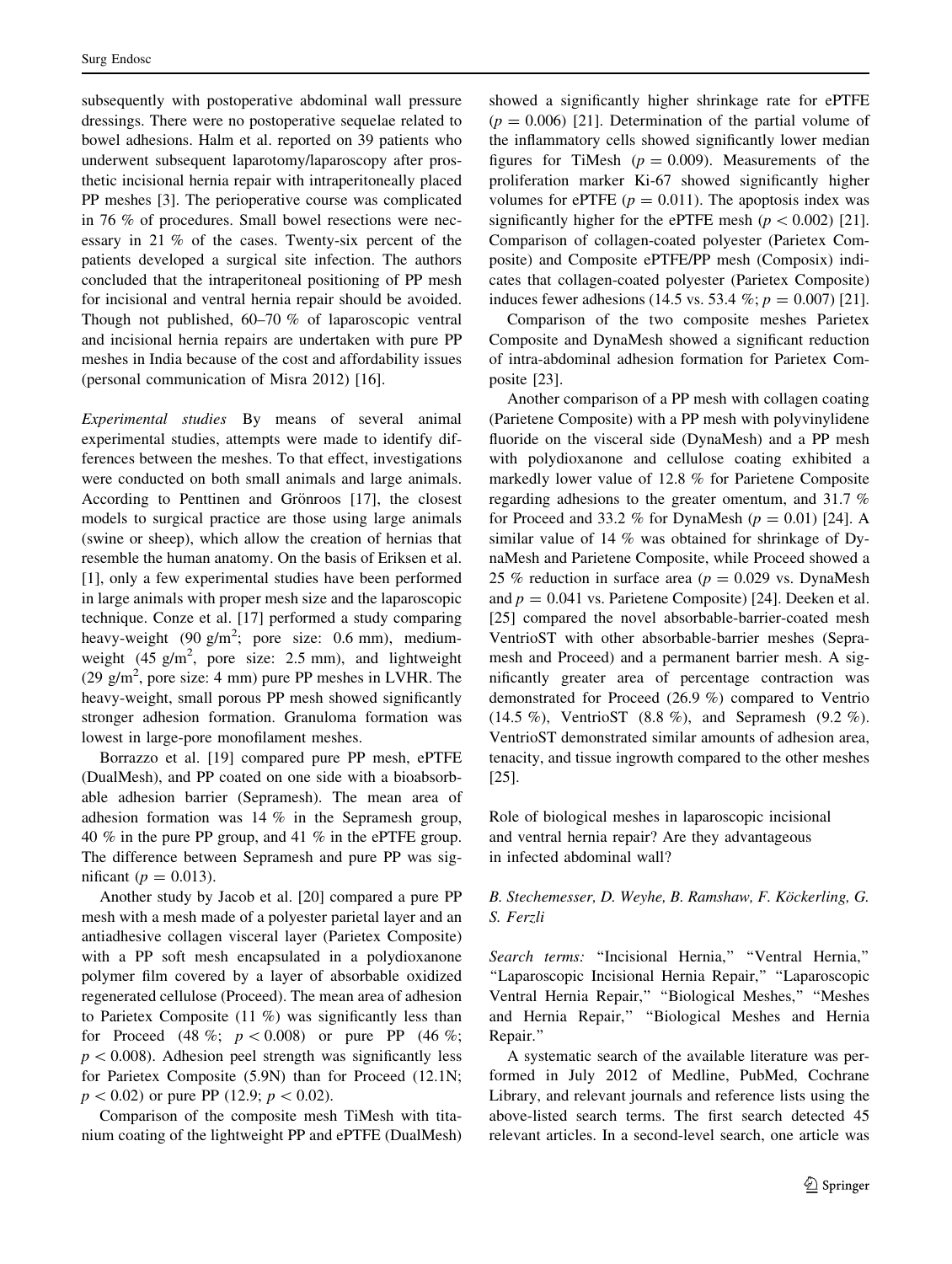added. In summary, seven articles and studies were used for this review.

# Statements

| Level 1b | The use of non-cross-linked biological meshes for elective<br>laparoscopic bridging repair of incisional and ventral<br>hernias shows a high recurrence rate                                                                     |
|----------|----------------------------------------------------------------------------------------------------------------------------------------------------------------------------------------------------------------------------------|
| Level 3  | Recurrence rate in elective laparoscopic repair of incisional<br>and ventral hernias using a cross-linked acellular porcine<br>dermal collagen implant is not significantly higher<br>compared to synthetic composite mesh       |
| Level 4  | Biological meshes are not impervious to infection                                                                                                                                                                                |
|          | Laparoscopic repair of incisional and ventral hernias in an<br>infected or potentially contaminated surgical field can be<br>performed with non-cross-linked biological meshes but<br>the defect should be closed with suture(s) |

#### Recommendations

| Grade A | Elective laparoscopic repair of incisional and ventral<br>hernias should not be performed with the use of non-<br>cross-linked biological mesh with a bridging technique                                                         |
|---------|----------------------------------------------------------------------------------------------------------------------------------------------------------------------------------------------------------------------------------|
|         | Grade D Caution is advised in the use of biological meshes in a<br>contaminated field                                                                                                                                            |
|         | Laparoscopic repair of incisional and ventral hernias with<br>non-cross-linked biological meshes in an infected or<br>potentially contaminated surgical field may be a viable<br>option if the hernia defect is closed primarily |
|         | Elective laparoscopic repair of incisional and ventral<br>hernias with cross-linked biological meshes can be<br>considered a reasonable surgical option                                                                          |

In a systematic review of the implants available for treatment of incisional and ventral hernias by Shankaran et al. [2], biological meshes are listed as a possible alternative. In this respect, biological meshes can be used in an extraperitoneal as well as an intraperitoneal position. The main advantage cited for biological meshes is their suitability for use in contaminated and infected surgical fields. Because biological meshes are revascularized and incorporated into the host tissue, they provoke a markedly less pronounced foreign body reaction compared to synthetic meshes. The relatively low concentration of inflammatory cells around a biological mesh may explain their successful use in a contaminated field. According to Shankaran et al., numerous studies have demonstrated that biological meshes can be used in contaminated fields. However, a study of the publications included in the clinical review by Shankaran et al. reveals that only six publications were actually truly evaluated for that review. All publications were retrospective case series. Only two publications explicitly focused on usage in a contaminated setting. The number of cases varied between 9 and 75. Overall, the patient cohort is so heterogeneous that extreme caution is advised when assessing the statement made by Shankaran et al. on the use of biological meshes in a contaminated situation.

Another systematic review from Bellows et al. [26] shows

that a paucity of high quality evidence exists in the peer-reviewed medical literature on the use of biological tissue grafts for incisional hernia repair. Although the rationale for using biological prosthesis for complex and contaminated incisional hernias is related to surgeons' concerns regarding the potential dire consequences of using permanent mesh in contaminated fields, there are yet any published prospective clinical trials justifying their preference over conventional mesh materials. Until such evidence is forthcoming, the use of biological prosthetics in complex incisional hernia repairs should proceed with caution. There may very well be a solid place for the use of these materials, but for them to add true value to complex hernia repair, better-designed and reported studies are necessary to help guide clinical practice.

Although most xenografts are used by surgeons in the setting of contamination, none of these biological meshes has received a US Food and Drug Administration (FDA) indication for use in this situation [27]. One particular interesting study reviewed the FDA database of adverse events associated with biological mesh. One hundred fifty adverse events were identified, with 80 % described as infection and 90 % necessitating reoperation [27, 28].

Elective laparoscopic repair of incisional and ventral hernias with biological meshes in a noncontaminated field The LAPSIS study compared open retromuscular (mesh reinforcement technique) with laparoscopic repair (mesh bridging technique) in a prospective randomized trial. Here the non-cross-linked Surgisis Gold biological mesh was compared to a classic synthetic mesh. The defect sizes were between 4 and 10 cm. The number of cases calculated for the trial was 660. The primary target criteria were recurrence rate and reoperation rate. In a letter to the editor, the study directors announced the premature termination of the trial [29]. The reasons given for premature termination were too low a recruitment rate, incomplete trial data, and a higher recurrence rate in the group with the biological meshes. Four years after starting the trial, only 265 patients, i.e., 40.2 % of the total number of cases, had been recruited. For 257 patients, a 1-year follow-up was recorded. In the laparoscopic group, a recurrence rate of 19 % was noted for the biological mesh, and a recurrence rate of 5 % was noted for the group with the classic synthetic mesh. A similar result was also observed in the group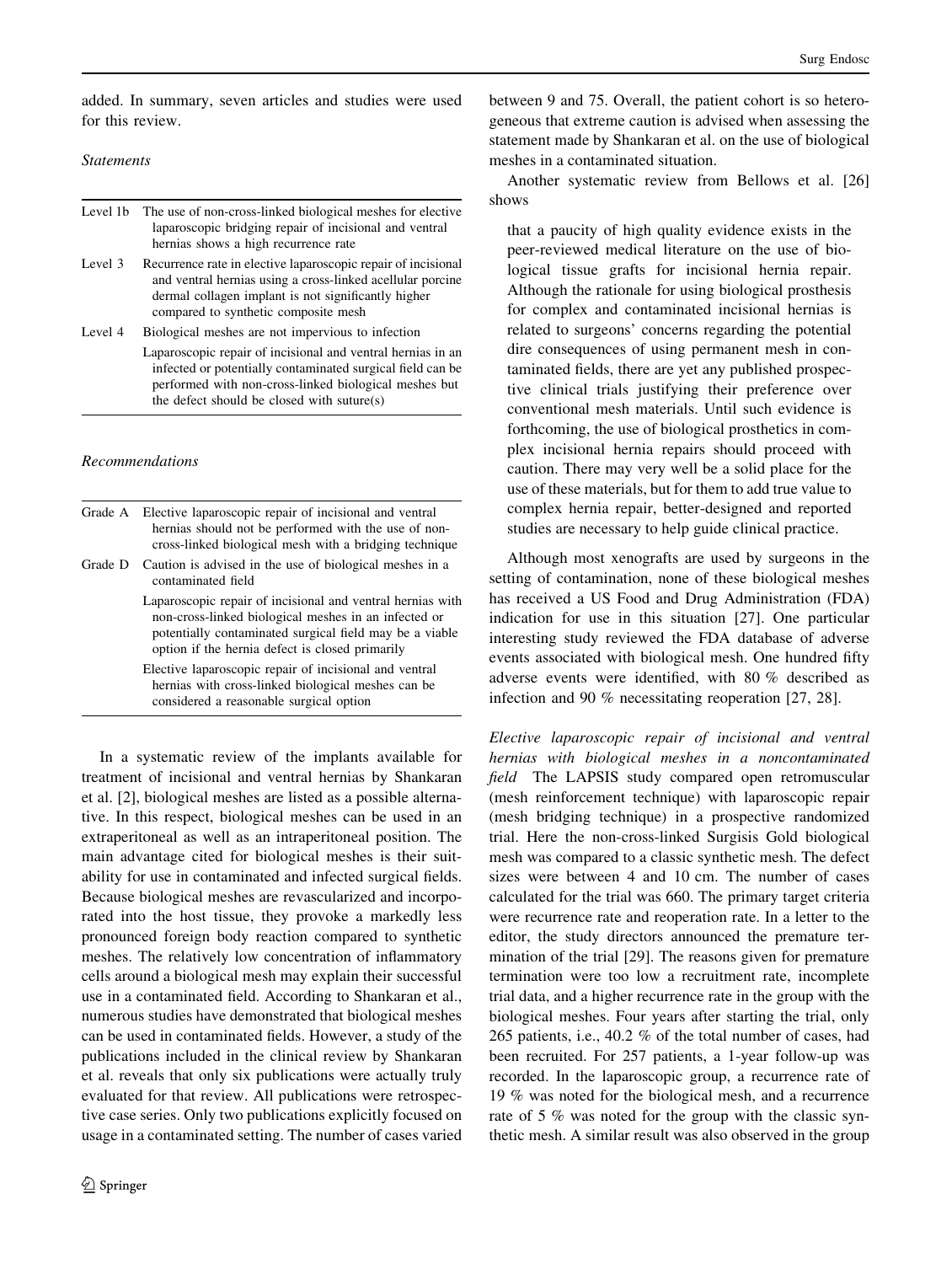comparing open retromuscular augmentation (11 vs. 3 %). No significant differences were found for any other end points.

The conclusion drawn by the authors was that caution should be exercised when using non-cross-linked biological meshes for elective laparoscopic bridging repair of incisional and ventral hernias if the alternative use of synthetic meshes was available. Likewise, in a contaminated setting, bridging of hernia defects with this type of a biological mesh should be avoided.

In a retrospective comparative study, Cobb and Shaffer [30] compared elective laparoscopic repair of incisional and ventral hernias using a bridging technique and a composite mesh made of PP and ePTFE (Bard Composix Mesh) with the biological mesh Permacol. Permacol is a cross-linked acellular porcine dermal collagen matrix. Eighty-four procedures were carried out using Bard Composix Mesh and/or Permacol in 55 cases by a single surgeon. In the Permacol group, 15 % of procedures were conducted because of recurrences, while in the composite group 20 % of procedures were for recurrences  $(p = 0.655)$ . Postoperative wound infections occurred in 3.3 % of cases in the Permacol group and in 2.4 % of the composite group. Mean follow-up in the Permacol group was 14 months and was 31 months in the composite group. The recurrence rate in the Permacol group was 6.6 and 1.2 % in the composite group, and as such was not statistically different ( $p = 0.17$ ).

The authors concluded that cross-linked acellular porcine dermal collagen was a safe alternative to composite meshes made of PP and ePTFE for elective laparoscopic repair of incisional and ventral hernias using a bridging technique.

Laparoscopic repair of incisional and ventral hernias with biological meshes in an infected or potentially contaminated field In a prospective trial with 116 patients, Franklin et al. [31] reported on the use of the biological mesh Surgisis in potentially or grossly contaminated fields. All procedures were performed laparoscopically with two techniques: IPOM and two-layered sandwich repair. Once the defect was totally freed of adhesions and had been closed with no. 1 Tycra sutures whenever possible, the mesh was then introduced into the abdomen and stapled securely in place with an intracorporeal stapler. Most hernia repairs were performed by the IPOM technique, except for three patients in whom the two-layered sandwich technique was performed via laparoscopic and open implantation with reinforcement with Surgisis anteriorly and posteriorly by laparoscopy. Thirty-nine procedures were carried out in an infected field and the remaining in a potentially contaminated field. Ninety-one procedures were performed concurrently with a contaminated procedure. Twenty-five presented as intestinal obstruction and 16 as strangulated hernias; 17 required small bowel resection; 29 were inguinal hernias, 57 incisional hernias, and 38 umbilical hernias. In 13 patients, more than two different hernias were repaired. The mean follow-up was  $52 \pm 20.9$  months. Eighty-five cases were followed up for 5 years, during which 7 recurrences (6 %), 11 seromas (all resolved), and 10 cases of mild pain were identified. Six second looks were performed, and in all cases except one, the mesh was found to be totally integrated into the tissue, with strong scar tissue corroborated macro- and microscopically.

The authors concluded that the use of small intestine submucosa mesh (Surgisis) in contaminated or potentially contaminated fields is a safe and feasible alternative to hernia repair with minimal recurrence rate and satisfactory results in long-term follow-up.

What happens to synthetic mesh after it is inserted into the body?

## M. Fabian, B. Ramshaw MD

Search terms: Mesh explant (0/25), materials characterization of hernia mesh (2/6), hernia mesh explant (0/9), hernia mesh interaction (0/13), hernia mesh analysis (0/39).

The search was performed in October 2011, and a total of two unique publications were returned from this search. Both were clinical studies. A secondary search revealed an additional 10 publications pertinent to this topic. Additional information on this topic was searched for on UpToDate.

#### Statements

| Level 4 | It appears that permanent synthetic (plastic) mesh used for<br>hernia repair is not inert when placed in the patient's<br>body |
|---------|--------------------------------------------------------------------------------------------------------------------------------|
| Level 4 | This biologic interaction is complex and the effects can be.<br>quite variable                                                 |

# Recommendations

| Because there is no way to predict the biologic interaction<br>Grade D<br>of each patient to each available hernia mesh, the patient |  |
|--------------------------------------------------------------------------------------------------------------------------------------|--|
| should be informed of potential interactions and                                                                                     |  |
| complications. The complexity and variability of the                                                                                 |  |
| biologic interaction would also argue against the                                                                                    |  |
| standardization of mesh within a hospital or outpatient                                                                              |  |
| surgery center, allowing surgeons and patients to have                                                                               |  |
| options between a variety of mesh choices                                                                                            |  |

Introduction Hernia repair is one of the most common surgical procedures currently performed. There are over 1 million hernias repaired in the United States alone each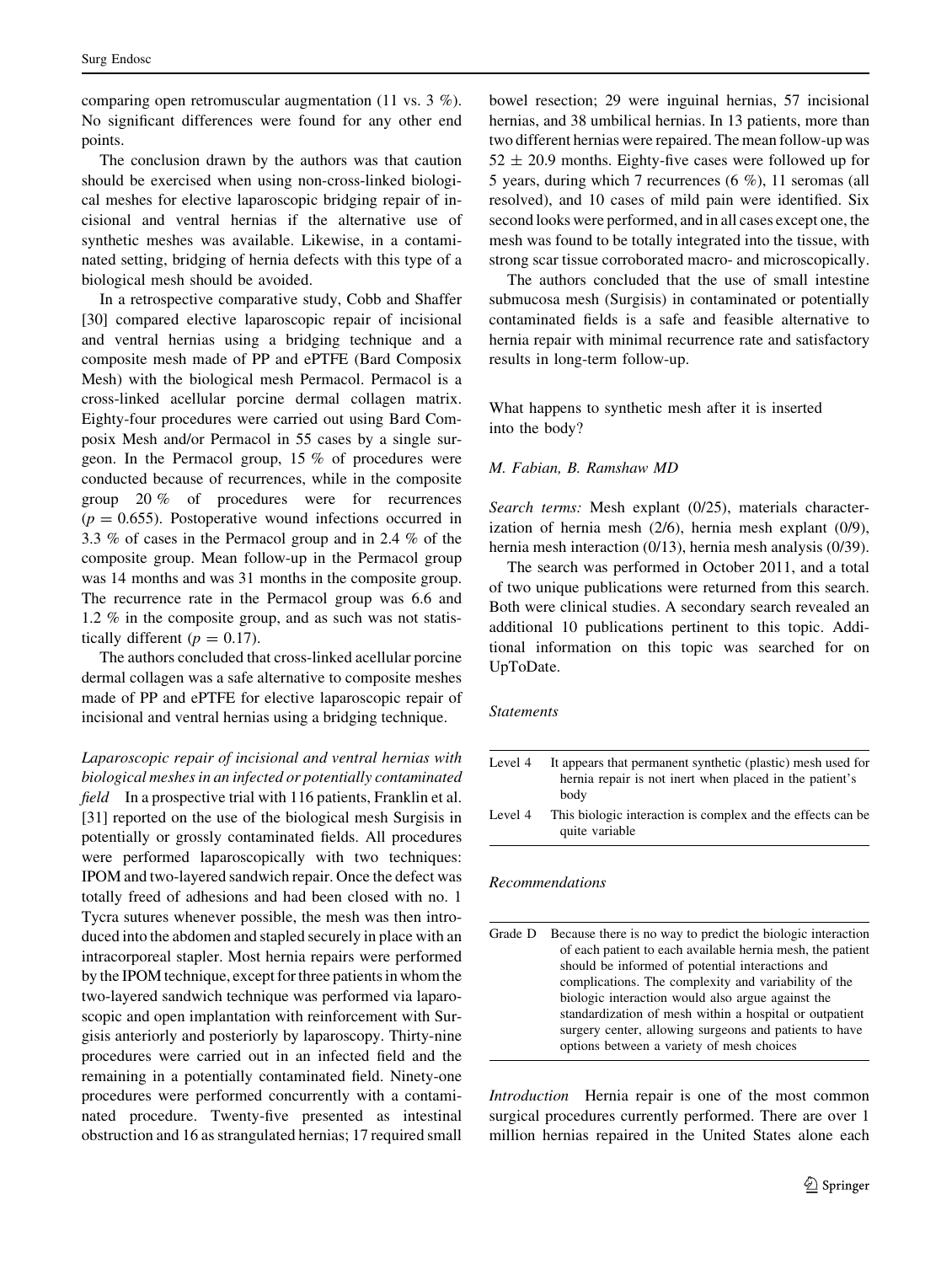year, and of these, over 150,000 are for incisional hernias. The vast majority of hernias are repaired with a permanent synthetic (plastic) mesh material. We are now only beginning to realize the changes that occur to the mesh and the body after placing mesh into a dynamic biologic organism [32]. The potential advantages of synthetic mesh are that mesh is accessible (easy to manufacture and maintain), consistent (materials are reproducible), durable, and cost-effective (less expensive than biological materials).

The first synthetic mesh was placed by Aquaviva in Marseille, France, in 1944, and then reported widely by Dr. Francis Usher [33, 34] in 1958. For over four decades, it was assumed that the mesh material remained inert after placement in the body. This analysis of current evidence will challenge that belief. Until recently, heavy-weight PP was by far the most commonly utilized mesh material. There are now a variety of PP-based meshes with varying densities and pore sizes as well as many meshes produced from other types of polymers. It should be noted that despite synthetic mesh reactions in the body based on current mesh explant analysis, most patients who have had mesh hernia repair have not developed mesh-related complications.

Research In the late 1990s and continuing into the last decade, mesh that had been explanted for a variety of reasons was studied by a number of techniques. Histological, scanning electron microscopic, and chemical analyses, infrared spectroscopy, differential scanning calorimetry, thermogravimetric analysis, and compliance testing have all been used to test and examine synthetic mesh, mostly from prior abdominal wall hernia repair, but also after pelvic floor reinforcement [35].

The meshes have been found to undergo changes as a result of the body's defense against foreign objects, as well as complex changes due to a chemical attack on the polymer structure [36]. There have also been many complications related to mesh hernia repair, and the result of this mesh–body interaction may be a contributing factor to these complications. Complications related to mesh interaction with the body include recurrence due to mesh contraction and/or migration, mesh erosion into viscera and/or through skin, chronic pain, functional issues resulting from lack of mesh compliance, acute and delayed mesh infection, acute and chronic inflammatory reactions including chronic active seroma, and rare systemic symptoms, such as flulike symptoms, potentially related to synthetic mesh. The variety of methods used to study mesh after explantation from the body are now presented.

Histology At the cellular level, the body will attempt to wall off, digest, or expel the foreign material. Cellular immunity is critical for survival, yet it creates problems in some (but not all) hernia patients. PP seems to have the greatest inflammatory reaction of the synthetic meshes, but this appears to decrease over time [37].

Neutrophils, lymphocytes, macrophages, and foreignbody giant cells are stimulated upon injury (surgery) and implantation of mesh material. These cells release enzymes and oxidants to degrade the foreign body—in this case, the mesh [38]. Study of mesh has shown oxidative breakdown in addition to encasement with inflammatory cells. Lymphocytes and foreign-body giant cells are present, and these can bathe the mesh in a continuous environment of oxidants while progressively encasing the mesh in a fibrous scar that can become increasingly rigid. This may be a contributing factor to chronic, and in some cases debilitating, pain [39].

The foreign-body response has been classified as having four distinct phases: acute inflammation, chronic inflammation, foreign-body reaction with development of granulation tissue, and fibrosis [38]. Heavy-weight PP meshes exhibit more collagen deposition and fibrosis, while lightweight meshes exhibit minimal fibrotic tissue with better neovascularization around the mesh [40].

The oxidants released by lysosomes can create superoxide anions as well as hydrogen peroxide and hypochlorous acid [41]. PP has been shown to undergo chain scission, and overall degradation with fissures, micro cracks, build-up of hydroxyl and carbonyl groups on the surface of the material, changes in thermal properties, and changes in mechanical properties such as embrittlement and reduced compliance.

There has also been discussion that the meshes generally shrink as a result of the above-listed changes. However, this contraction or shrinkage appears to be a complex and irregular process. Coda et al. [42] studied multiple types of mesh and discovered that the explanted mesh pore sizes could have expanded up to 58 % as well as shrunk by 40 %.

Scanning electron microscopy Most micrographs have demonstrated changes to the PP mesh that include micro cracks in the transverse direction, as well as peeling of the top layer of fibers [40]. Other changes included superficial or deep flaking and fractures in the threads of varying lengths and depths [35]. Interestingly, polyethylene terephthalate did not appear degraded in two separate studies [35, 43]. These findings are contrary to other reports on degradation of vascular grafts, and much more study of this complex biologic interaction is needed.

Fourier transform infrared spectroscopy Fourier transform infrared spectroscopy is a spectroscopic technique widely used to facilitate determination of chemical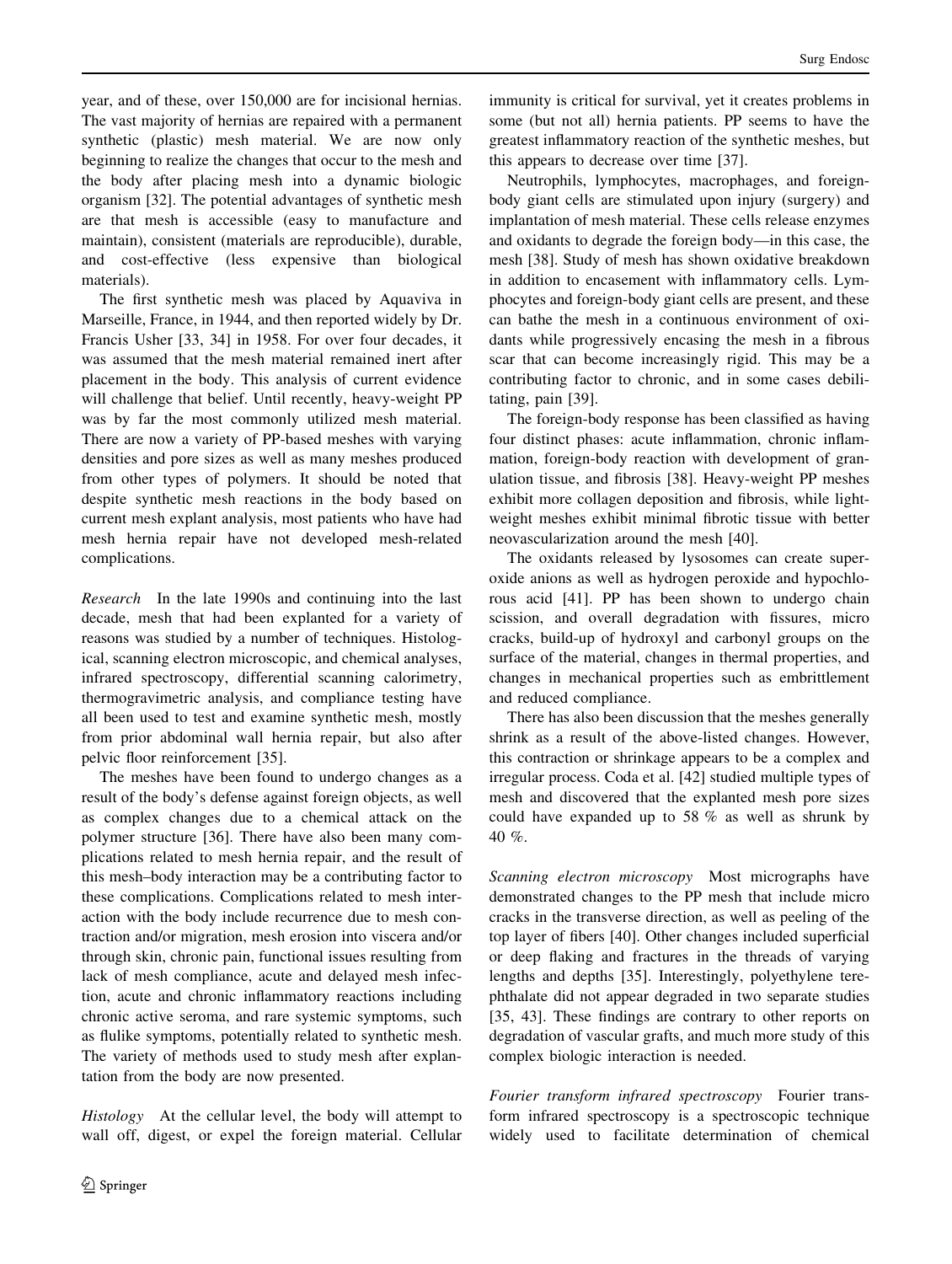functional groups by their absorption frequency. In 2010, two studies examined multiple types of mesh [35, 44]. These studies found that in virtually all types of synthetic mesh, peaks representing hydroxyl and carbonyl groups were present. This has even been noted in ePTFE, one of the meshes thought to be the least affected by alterations.

This indicated a chemical breakdown of the ''inert'' mesh that has potential implications for the strength of the polymer. Many of the hydrocarbon propylenes depend on van der Waals forces, and the alteration of the chemical groups can weaken these bonds. The overall effect may explain the changes in mesh seen in the tests mentioned below.

Differential scanning calorimetry This test measures melting temperature and heat of fusion in materials, and was tested in a variety of explanted meshes. This showed a shift toward lower melting temperature and broader melting peak. The clinical implication is not clear but demonstrates a change in the physical properties of the mesh.

Thermogravimetric analysis This measures weight loss of the material versus a pristine piece of mesh. This was lower for all mesh tested. This is now intuitive, as the material has been assaulted by the body, exposed to oxidative forces, and broken down chemically. This would also explain the mechanical failure of some lightweight meshes, which have been designed to lessen the host response with fibrosis and scarring, but sacrifice strength to achieve this.

Compliance testing This measures the mean value of work to bend the mesh in half using a constant force. Nearly all materials tested, even after removing all organic material, required more work and were less compliant than the pristine control mesh. However, this compliance testing revealed tremendous variability between explant samples [39, 40].

Summary Since the early 1990, a diverse group of individuals, including materials engineers, chemical engineers, pathologists, device company representatives, and surgeons have made early attempts to begin to understand the changes that occur after mesh implantation in human beings. Animal experiments have not been able to show the long-term consequences of foreign-body implantation into biologic organisms. The host response is variable, and we have only begun to realize the individualization that will be needed to find the best mesh for a particular cluster of individuals. There will likely be groups of patients who will have a better outcome with certain types of mesh as well as certain groups of patients who will be at risk for increased mesh-related complications with certain types of

mesh. To attempt to define these groups, an evolved understanding of clinical research based on principles of complex systems science will likely be needed.

# Section 8: Hernia prophylaxis

Open abdominal surgery and stoma surgery. Indications for prophylactic mesh implantation and risk-reduction strategies

# T. Simon, D. Berger

Search terms: (indic\* AND prophyl\* AND mesh)) OR (''Hernia, Ventral/prevention and control'' [Mesh] OR ''Hernia/prevention and control''[Mesh] OR ''incisional hernia'' AND (prevention OR prophyl\*) OR ''abdominal wall hernia'' AND (prevention OR prophyl\*) OR ''Hernia, Abdominal/prevention and control''[mesh]) OR ''hernia prevention'' OR ''hernia prophylaxis'' OR ''prophylactic mesh'' OR ''mesh implantation'' OR (mesh AND ''risk reduction'' [tiab]) AND (randomized controlled trial [pt] OR controlled clinical trial [pt] OR randomized [tiab] OR placebo [tiab] OR clinical trials astopic [mesh: no exp] OR randomly [tiab] OR trial [ti] NOT (animals [mh] NOT humans [mh])).

A systematic search was performed of PubMed, Medline, Cochrane, Study register, and relevant journals and reference lists including publications until June 6, 2012.

The search produced 895 articles; with RCT (randomized controlled trial) filter 128 and Systematic Review filter, 39 papers resulted. Regarding open abdominal surgery and the indication for prophylactic mesh, six relevant publications were identified, whereas two level 2a, one level 2b, one level 3, three level 4, and one experimental study were stratified. For stoma surgery and indications for prophylactic mesh, four systematic reviews and one protocol for a Cochrane review were identified. There were 21 publications dealing with risk-reduction strategies to prevent incisional hernias.

## Statements

| Level 2 | Prophylactic mesh placement reduces the rate of<br>incisional hernia in risk groups with morbid obesity<br>or aortic aneurysm                                                           |
|---------|-----------------------------------------------------------------------------------------------------------------------------------------------------------------------------------------|
| Level 1 | Prophylactic mesh placement in primary stoma<br>formation reduces the rate of parastomal hernia<br>without increasing morbidity, although this is based<br>on small patient populations |
| Level 2 | There is no relevant difference between midline and<br>transverse incisions regarding the incidence for<br>incisional hernia formation                                                  |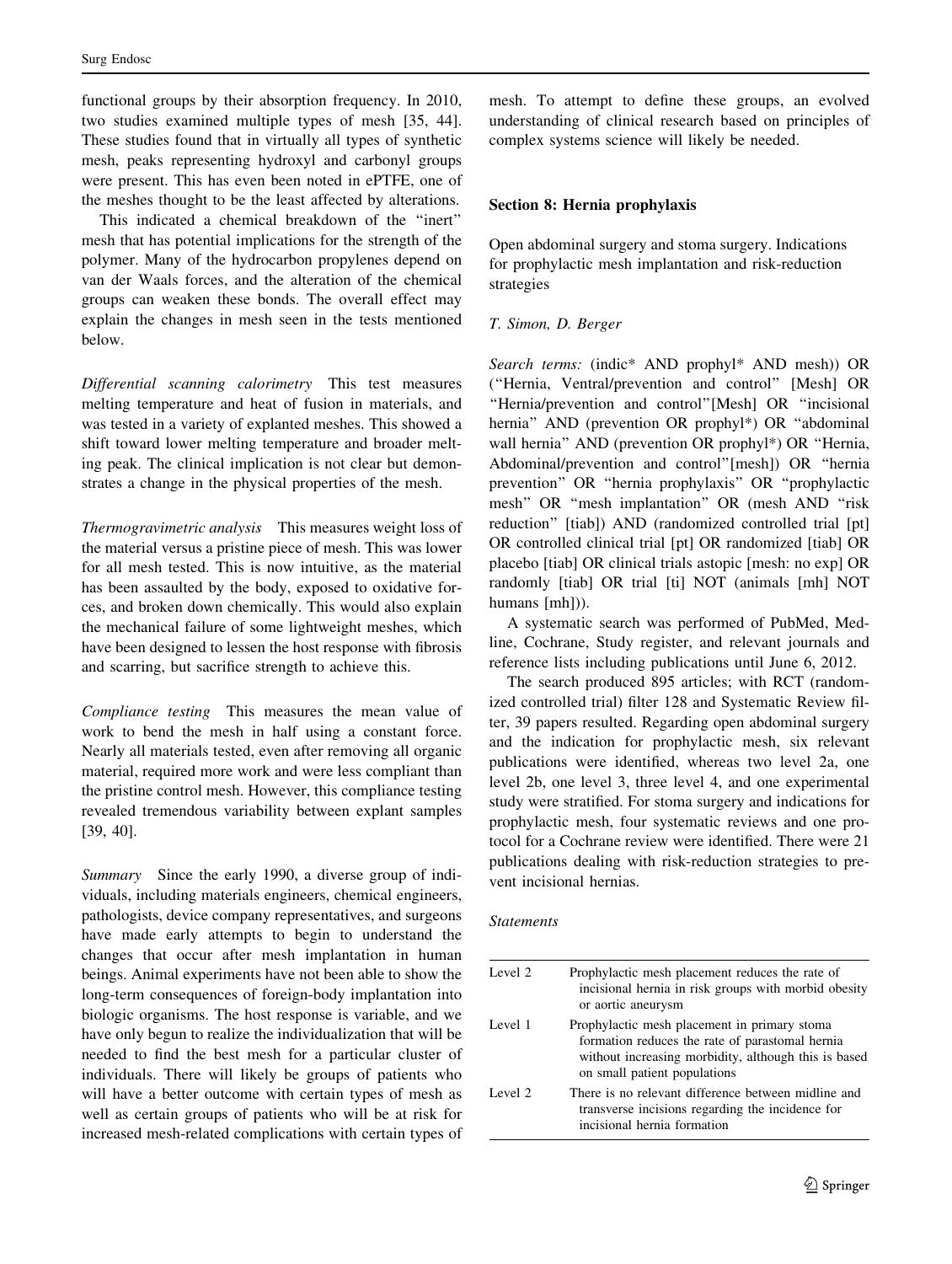| Level 1 | Fascia closure with a continuous suture technique<br>using slowly resorbable suture material reduces the<br>incidence for incisional hernia after elective median<br>laparotomy significantly |
|---------|-----------------------------------------------------------------------------------------------------------------------------------------------------------------------------------------------|
| Level 4 | Achieving a suture length to wound length ratio of 4 or<br>more significantly reduces the incidence of incisional<br>hernia after midline incision                                            |

# Recommendations

| Grade B | A prophylactic mesh should be placed after open<br>abdominal surgery in risk groups with morbid obesity or<br>aortic aneurysm                                                                   |
|---------|-------------------------------------------------------------------------------------------------------------------------------------------------------------------------------------------------|
| Grade A | A prophylactic mesh should be placed at the primary<br>stoma operation, although this is based on small patient<br>populations                                                                  |
| Grade B | The access to the abdominal cavity can be reached by<br>either by a transverse or a midline incision, based on the<br>surgeon's preference with respect to the patient's disease<br>and anatomy |
| Grade A | After elective median laparotomy, the fascia should be<br>closed with a continuous suture technique using slowly<br>resorbable suture material                                                  |

Grade D A suture length to wound length ratio of 4 or more should be accomplished when closing the abdomen

Introduction The incidence of incisional hernias has been reported between 5 and 20 %, causing it to be the most common surgical complication after laparotomies [45–49]. With this burden of disease for patients with complications after surgical repair, the increasing risk for recurrence [50], and the economic consequences, the need for studies dealing with risk-reduction strategies is obvious. For parastomal hernias, defined as an ''incisional hernia related to an abdominal wall stoma'' [51], the incidence is up to 48 % or greater. Besides the technical aspects of wound closure and stoma formation, the use of biological and synthetic meshes for prophylaxis of incisional and parastomal hernia has been the subject of several studies.

Indication for prophylactic mesh implantation for open abdominal surgery In addition to the high occurrence rates of hernia after laparotomy, several studies have identified two major risk groups with even higher rates. For patients with an abdominal aortic aneurysm (AAA), a meta-analysis has shown a 5-fold increased risk of incisional hernia development [52]. It is presumed that a systemic connective tissue disorder may be responsible for the high rates of incisional hernias in these patients [53, 54].

The second risk group for postoperative wound complications, especially the development of incisional hernia after laparotomy, are morbidly obese patients [55]. Other studies reported rates of postoperative hernias for obese patients of up to 50 % [56, 57].

The objective of this study was to find evidence for the use of prophylactic mesh to minimize the risk for incisional hernia. A small case series with a prophylactic mesh placed in the preperitoneal space after open AAA repair resulted in a low rate of incisional hernia after a median follow-up time of 47 months [58]. A well-conducted RCT with a 3-year follow-up showed a significant reduction of postoperative incisional hernia after AAA repair without increasing the rate of complications, although patients with previous abdominal surgery were not excluded [59].

The first RCT with long-term results after prophylactic mesh to prevent incisional hernia in obese patients did not reveal an advantage for the mesh group [60]. However, it must be noted that the study group used a resorbable polyglactin mesh.

A case series with 60 patients undergoing gastric bypass surgery and a midline incision closure with a nonresorbable PP mesh demonstrated an effective prevention of incisional hernia [61]. The same group conducted a RCT for the prophylactic use of a mesh with a mean follow-up of 28 months and found an incidence of over 20 % incisional hernia in the nonmesh group and none in the mesh group [62]. The strength of this research was weakened as a result of the lack of a blinded arm and the small number of patients. A prospective study without randomization of 100 high-risk patients (including neoplastic pathology, age over 70 years, respiratory failure, malnutrition, obesity, and smokers) also showed a significant reduction of the development of incisional hernia with the use of a prophylactic PP mesh [63] (Table [2](#page-10-0)). In a two-institution nonrandomized prospective trial in which a biologic mesh was applied to one patient group compared to the nonmesh group at the other institution after gastric bypass, a reduction of the incidence of incisional hernia in the mesh group was revealed [64]. All these RCT studies show substantial weaknesses regarding the study design and methods, resulting in downgrading of their evidence level. An ongoing double-blind randomized controlled multicenter trial, PRIMA, includes both high-risk groups with patients being operated for AAA or other median laparotomies with a body mass index (BMI) of over 27 kg/m<sup>2</sup> [65]. The recruitment process is accomplished, and the publication of the trial is awaited.

Indication for prophylactic mesh implantation for stoma formation The repair of parastomal hernias results in high complication and recurrence rates [51, 66, 67]. Although the approach of laparoscopic repair of parastomal hernias with intraperitoneal meshes has shown better results, with recurrence rates under 12 %, the complication rates are still high [68, 69]. Hence, the prevention of the parastomal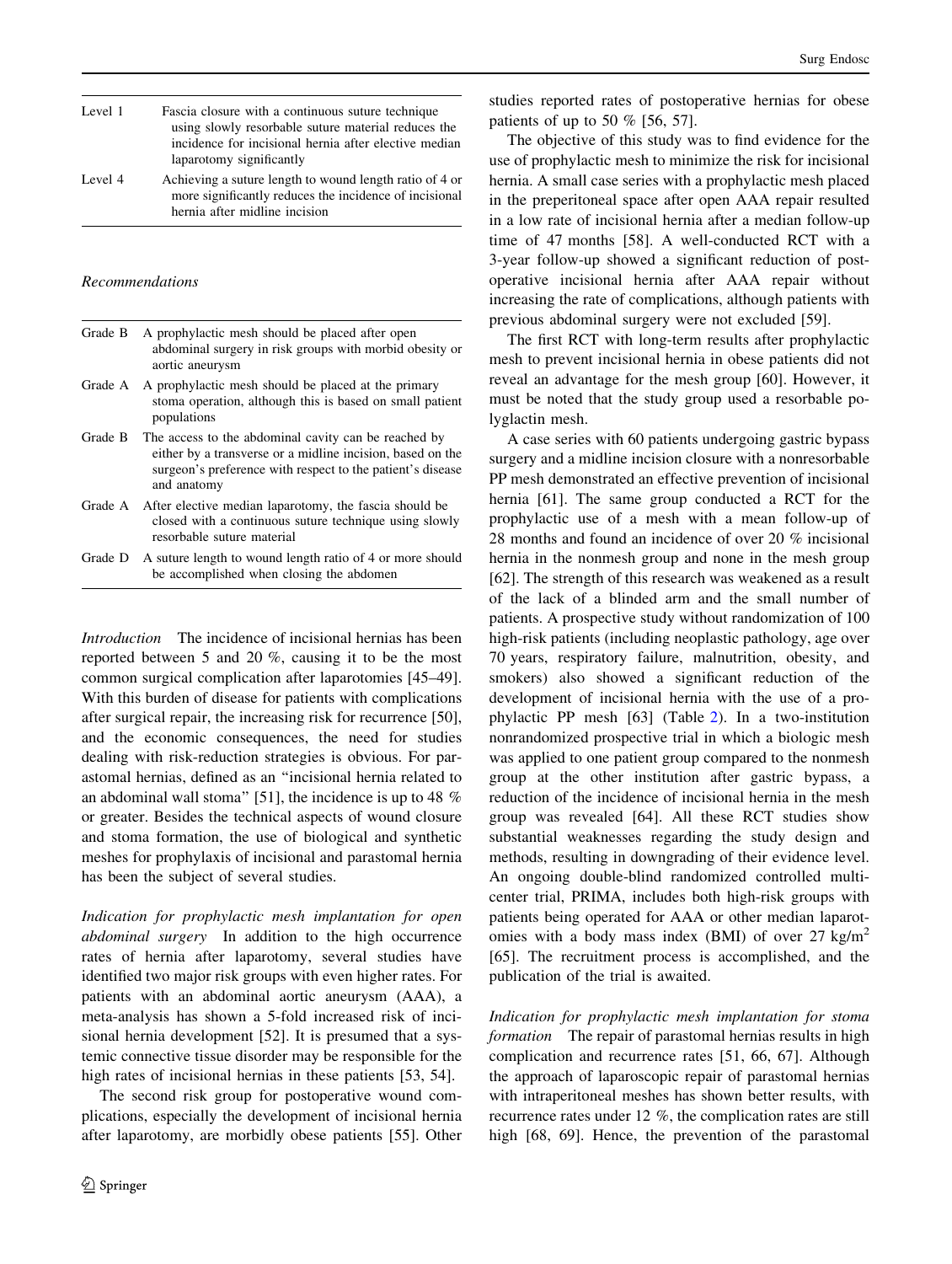<span id="page-10-0"></span>

| Table 2 |  |  |  |  | RCT studies for open abdominal surgery |  |
|---------|--|--|--|--|----------------------------------------|--|
|---------|--|--|--|--|----------------------------------------|--|

| Study                        | No. of<br>patients | Population | Comments                                        |
|------------------------------|--------------------|------------|-------------------------------------------------|
| Pans [60]                    | 288                | Obese      | Resorbable mesh                                 |
| Gutierrez de la<br>Pena [63] | 100                | Mixed      | Unclear randomization                           |
| Strzelczyk [62]              | 74                 | Obese      | Unblinded                                       |
| Bevis $[59]$                 | 80                 | AAA        | Includes patients with<br>previous laparotomies |

RCT randomized controlled trial, AAA abdominal aortic aneurysm

herniation by placing a prophylactic mesh in the abdominal wall at the primary operation has been subject of several studies.

Bayer et al. [70] published the first study of prophylactic mesh implantation to prevent paracolostomy hernia formation in 1986. The first RCT was stopped by the authors after the inclusion of 21 patients because of a significant difference between the groups [71]. After a mean follow-up of 24 months, 13 of 27 patients in the nonmesh group showed a parastomal hernia, whereas in the mesh group only one patient had a hernia. A systematic review including the above study and some case reports concluded that the preliminary results of a prophylactic mesh in stoma formation were promising [72]. In the randomized study of Hammond et al. [73], only ileal loop stomas were included and reinforced with a biologic mesh in the treatment group; only 10 patients were in each group. The results of the 5-year follow-up published by Janes et al. [74] in 2009 confirmed the initial results of the above-mentioned trial with a significant reduction of hernia rates. A third RCT, conducted by Serra-Aracil et al. [75], included 27 patients scheduled for permanent end colostomy surgery in each group. This study had a median follow-up of 29 months. A hernia rate of 40.7 % was observed in the nonmesh group versus 14.8 % in the mesh group. This was significantly lower ( $p < 0.05$ ) and was not associated with any meshrelated complication.

Three other systematic reviews and one Cochrane review have been published; the latter includes the same three RCTs [76–79]. A total of 128 patients (mesh 64, nonmesh 64) were eligible and analyzed in the latest review by Shabbir et al. They concluded that despite a small patient population, it could be demonstrated that the use of a prophylactic mesh at the primary stoma operation reduced the incidence of parastomal herniation with a very low morbidity. A large RCT to focus on mesh material and anatomic location is needed to confirm these findings.

Risk-reduction strategies Against the background of high incidences of incisional hernia after laparotomies, efforts to reduce the risk should be taken [80]. Besides patientrelated risk factors, technical aspects such as suture material, suture length, suture technique, and access to the abdominal cavity are subjects of several studies.

Access to the abdominal cavity: midline versus transverse incision The most commonly used incisions to gain access into the abdominal cavity are midline or transverse incisions. Related complications and relevant outcomes are incisional hernia, wound infection, and pulmonary complications. In 2005, a systematic review of the Cochrane Collaboration showed a slightly advantage for the transverse incision with respect to postoperative pain and a negative influence on pulmonary function [81]. Because of inadequate blinding, unclear randomization procedures, and small sample sizes of the underlying study populations, these results are not conclusive. Comparing the one-sided transverse incision with midline incision for open cholecystectomies, the RCT conducted by Halm et al. showed significantly fewer incisional hernias for transverse incisions for this specific indication [82]. Another prospective randomized trial revealed an incidence of incisional hernia of over 90 % for the midline incision compared to 40 % for a transverse incision for aortic aneurysm repair [83]. However, the results must be viewed critically because there were only 22 patients in the midline incision group and 15 patients in the transverse incision group.

A randomized controlled double-blind equivalence trial, POVATI, comparing both incisions found no significant difference regarding pain, pulmonary complications, and incisional hernia development after 1 year [84]. However, significantly more wound infections occurred in the transverse incision group.

Closure technique There is no consensus in the surgical community regarding wound closure techniques after laparotomies as shown in a cross-sectional cohort study [85]. Several RCTs are available that focus on this issue, and five systematic reviews pooled the available data without defining homogenous study populations and follow-up [47, 86–89].

With precisely defined study populations and follow-up periods, the INLINE systematic review and meta-analysis revealed the highest available evidence [90]. The risk for incisional hernia after elective median laparotomy is significantly lower if the fascia is approximated with a continuous suture technique using slowly absorbable suture material. For emergency settings, the results of the randomized controlled multicenter trial, CONTINT, must be awaited [91].

Technical aspects of suture techniques are suture length and stitch width. In a prospective trial with 363 patients after midline laparotomy in elective and emergency settings, Israelsson and Jonsson [92] found an overall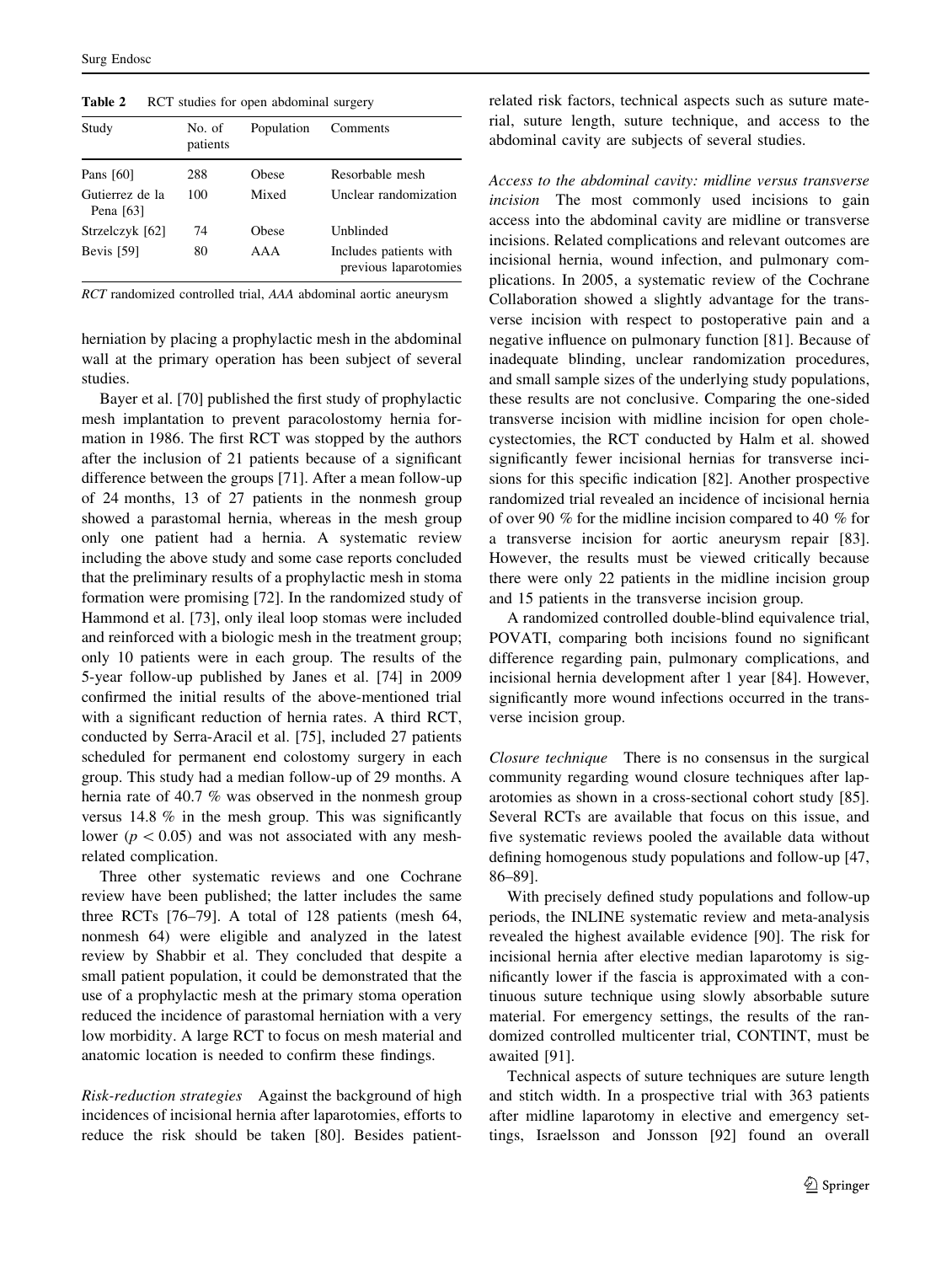incidence of incisional hernia of 18.7 % after 12 months. When stratified for a suture length to wound length ratio, the group with a ratio below 4 had an incisional hernia rate of 23.7 %, whereas in the group with a ratio of 4 or more, the incidence was 9.0 % ( $p > 0.001$ ). These results could be confirmed in several cohort studies [93–95]. The subject of several studies and ongoing trials is the question of stitch technique [96, 97]. In an experimental study, wound closure with stitches placed 3 mm from the wound edge was stronger compared to those placed at least 10 mm [98]. Another experimental study found similar results [99]. In an RCT with 381 patients in the long-stitch group and 356 patients in the short-stitch group, the latter showed an incidence of incisional hernias 12 months after operation of 5.6 % compared to 18 % in the long-stitch group  $(p > 0.001)$  [100]. Additionally, long stitch length was identified as an independent risk factor for surgical site infection The authors recommended the use of a 150 cm long 2-0 (USP) suture with a small needle to accomplish a suture length to wound length ratio of at least or more than 4. The small needle is suggested to prohibit be ability to achieve large bits of tissue.

Gaining 1b evidence is the question of whether the "small bite" stitch technique is superior to the commonly used ''big bite'' technique in terms of costs and effectiveness. To further investigate this claim, a randomized controlled multicenter trial, STICH, was initiated and is currently active [101].

## Section 9: Technique—special issues

Is laparoscopic preperitoneal ventral and incisional hernia repair possible?

# W. Reinpold

Search terms: "endoscopic preperitoneal repair" or "laparoscopic preperitoneal repair'' or ''endoscopic sublay repair'' or ''laparoscopic sublay repair'' and ''ventral hernia'' or ''incisional hernia'' or ''abdominal wall hernia'' or ''umbilical hernia.''

Searches were performed in PubMed, Medline, Embase, Br J Surg Database, Science Citation Index, and the Cochrane database. Twelve publications were included in this review.

Introduction Currently, laparoscopic IPOM [102] and open sublay repair, first described by Rives et al. [103], are the most frequently used techniques for the treatment of primary and incisional abdominal wall hernias. In the literature, laparoscopic IPOM repair is associated with fewer infections and wound-healing complications compared to open mesh repairs [102]. In contrast to all other laparoscopic procedures, acute and chronic pain does not seem to be reduced after laparoscopic IPOM operations. The IPOM technique is performed with expensive composite meshes, the bowel-facing surface of which is covered with an adhesion preventing material or pure ePTFE. IPOM meshes have to be fixed securely with transfascial sutures, staples, or clips, which carry the risk of adhesion and/or acute and chronic postoperative pain. The long-term safety of IPOM meshes has not been proven in clinical studies.

Other potential disadvantages of the laparoscopic IPOM repair are as follows: in most cases, the hernia sac stays in situ, the defect is bridged, and the abdominal wall is not reconstructed; adhesions between the viscera and abdominal wall have to be taken down; and severe complications such as bowel injury appear to be more common.

For a further improvement of abdominal wall hernia repair, the advantages of the sublay repair and laparoscopic IPOM repair should be combined. The question is, can a preperitoneal ventral and incisional hernia repair be achieved with fewer complications and better long-term results?

The conclusions and recommendations on laparoscopic preperitoneal ventral and incisional hernia repair are based on a systematic review of the literature and a consensus conference on guidelines for the laparoscopic treatment of ventral and incisional hernias held in October 2011 Suzhou, China, during the fifth meeting of the International Endohernia Society (IEHS).

## **Statements**

| Level $4/5$ | Laparoscopic transperitoneal and total extraperitoneal<br>preperitoneal/sublay repair are surgical options for<br>the treatment of small- and medium-sized ventral and<br>incisional hernias (EHS classification W1 and W2) |
|-------------|-----------------------------------------------------------------------------------------------------------------------------------------------------------------------------------------------------------------------------|
|             | Both techniques allow the implantation of large<br>standard synthetic prostheses                                                                                                                                            |
|             | These procedures are technically demanding and have<br>longer operating times than open preperitoneal/<br>sublay repair and laparoscopic IPOM repair but do<br>not require barrier meshes                                   |
|             | Laparoscopic preperitoneal repair combines the<br>advantages of open preperitoneal repair and<br>laparoscopic IPOM technique: small incisions and<br>extraperitoneal mesh position                                          |
|             | Complication rates are low                                                                                                                                                                                                  |

Recommendations

| Grade C | Laparoscopic transperitoneal and total extraperitoneal<br>preperitoneal/sublay repair are surgical options for<br>the cure of small- and medium-sized ventral and<br>incisional hernias (EHS classification W1 and W2) if |
|---------|---------------------------------------------------------------------------------------------------------------------------------------------------------------------------------------------------------------------------|
|         | expertise is present                                                                                                                                                                                                      |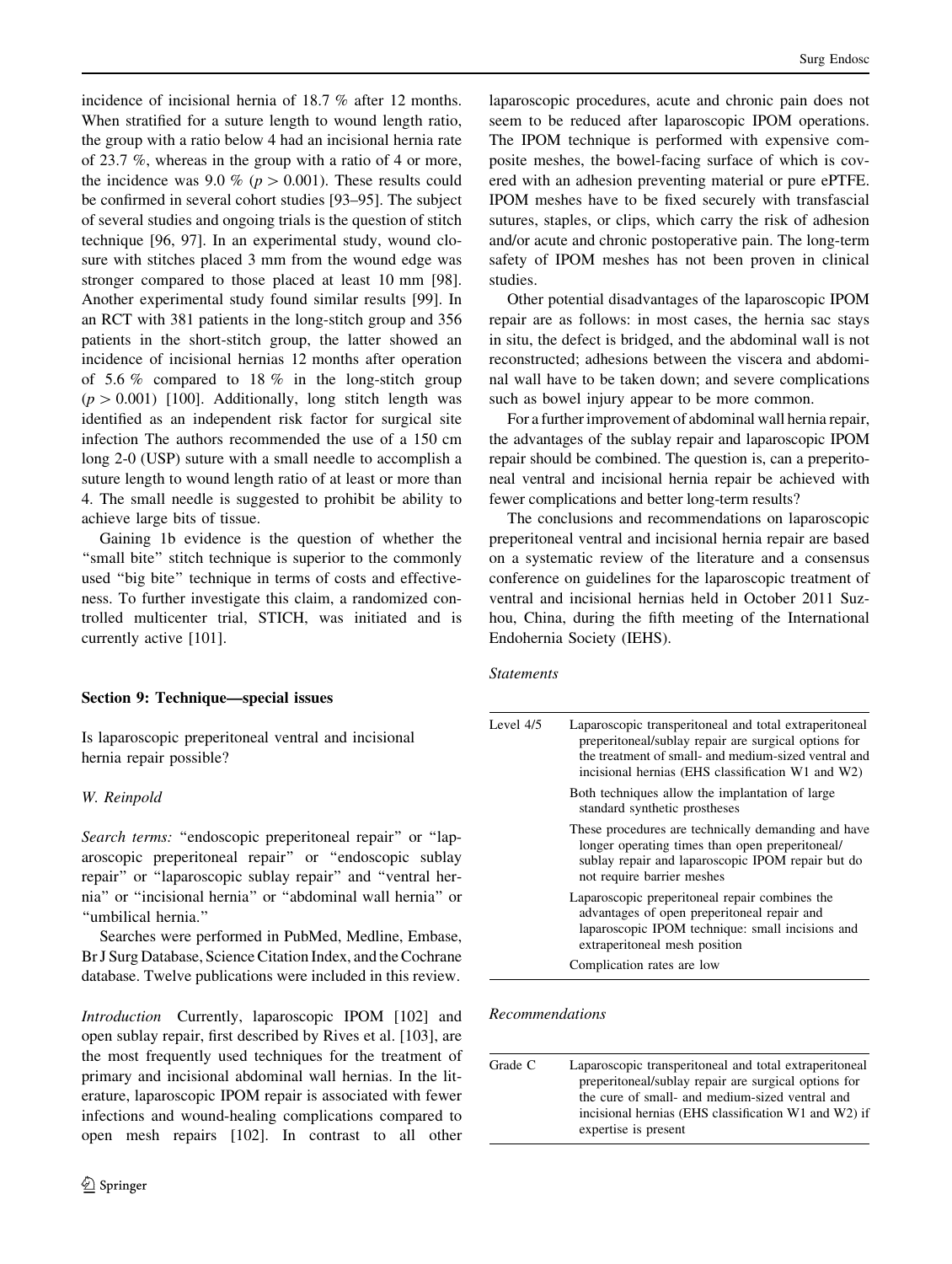| Grade D | Especially in the lower abdomen, laparoscopic         |
|---------|-------------------------------------------------------|
|         | transperitoneal or extraperitoneal preperitoneal      |
|         | abdominal wall hernia repair can be considered if the |
|         | required expertise is available                       |

Laparoscopic preperitoneal abdominal wall hernia repair There are only few literature reports on laparoscopic preperitoneal abdominal wall hernia repair [104–113]. As in inguinal hernia repair (transabdominal preperitoneal [TAPP] and totally extraperitoneal [TEP] repair), the laparoscopic preperitoneal mesh repair of ventral and incisional hernias can be performed via a transperitoneal or totally extraperitoneal approach. The mesh may be separated from the abdominal cavity by the peritoneum only, the posterior rectus sheath, and peritoneum or the urinary bladder.

Laparoscopic transperitoneal preperitoneal mesh repair of ventral and incisional hernias (TAPP) In the literature there are 47 cases of laparoscopic transperitoneal preperitoneal abdominal wall hernia repair reported, mainly in the lower abdomen [104–110]. Small- and medium-sized suprapubic, umbilical, lumbar, epigastric, and port-site hernias have been operated on via laparoscopic transperitoneal preperitoneal mesh repair. In the lower abdomen, a modified TAPP technique can be used, especially for the treatment of spigelian hernias [105, 107]. Since 2003, the author's working group has performed 142 TAPP operations of primary and incisional epigastric, umbilical, combined umbilical and epigastric, lateral abdominal wall, spigelian, and port-site hernias with the implantation of standard PP meshes.

In a prospective cohort trial with a control group, Schröder et al. (under review) report on a three-port laparoscopic transperitoneal sublay repair technique via the left flank. In 43 small- and medium-sized ventral and incisional hernias, medium- and large-sized pieces of standard PP mesh (15  $\times$  15 cm up to 30  $\times$  20 cm) were implanted. The follow-up rate was 92 % with a median of 16 months. Compared to the open sublay repair group, there was less acute pain and the hospital stay was shorter. However, operating time was longer in the laparoscopic group. There were no differences in chronic pain and discomfort. In both groups, no recurrences or wound infections were noted. The authors concluded that laparoscopic transperitoneal sublay repair is a safe and effective method for the treatment of small- and medium-sized primary and incisional abdominal wall hernias combining the advantages of open sublay and laparoscopic IPOM repair.

Endoscopic total extraperitoneal preperitoneal abdominal wall hernia repair Three publications describing 17 cases of endoscopic total extraperitoneal mesh repair of abdominal wall hernias (abdominal wall TEP) were found [111–113]. Miserez and Penninckx [111] published 15 cases of abdominal wall TEP of the rectus compartment in 2002. There are two case reports of spigelian hernia TEP repair.

Reinpold et al. (oral presentation, EHS Congress, Istanbul, 2010) developed a transhernial single-port TEP technique for the treatment of primary and incisional abdominal wall hernias. The hernia sac and midline defect are dissected through a 3- to 4-cm incision. The extraperitoneal space around the defect is enlarged by separation of the peritoneum from the fascia. Large hernia sacs are removed and defects of the peritoneum are closed. A single port with three 5-mm trocars is inserted into the defect. Using a pneumoperitoneal pressure of 10 mmHg, the circumference of the defect is dissected endoscopically. A standard PP mesh is inserted in the sublay position and fixed with sutures or tacks at the lateral border. Alternatively, a self-fixating mesh can be used. The midline defect is closed via the port incision. Twenty-four patients with an average defect size of  $17 \text{ cm}^2$  (range,  $9-61 \text{ cm}^2$ ) were operated on. The average mesh size was  $232 \text{ cm}^2$  (range, 96–600  $\text{cm}^2$ ). Pain medication was stopped in all patients after a maximum of 4 days. Two small retromuscular hematomas were treated conservatively. After an average follow-up of 8 months (range, 2–15 months), there was no chronic pain, recurrence, or infection.

Conclusion Laparoscopic preperitoneal abdominal wall hernia repair via the TAPP and TEP techniques in smalland medium-sized primary and incisional abdominal wall hernias is feasible and has minimal morbidity. The advantages are: (1) access causes minimal trauma; (2) standard mesh with minimal fixation can be used; (3) the abdominal cavity is only minimally entered; (4) the hernia sac is removed from the abdominal wall; and (5) the hernia defect is closed and the abdominal wall is reconstructed anatomically. However, the technique is more demanding and takes longer to perform than standard procedures.

The role of endoscopic component separation in the treatment of large abdominal wall hernias

# W. Reinpold

Search terms: ''endoscopic component separation'' or ''laparoscopic component separation'' and ''ventral hernia'' or ''incisional hernia'' or ''abdominal wall hernia.''

Search databases used were PubMed, Medline, Embase, Br J Surg Database, Science Citation Index, and the Cochrane database. Seventeen publications describing 128 cases of endoscopic component separation (ECS) were identified. The conclusions and recommendations on ECS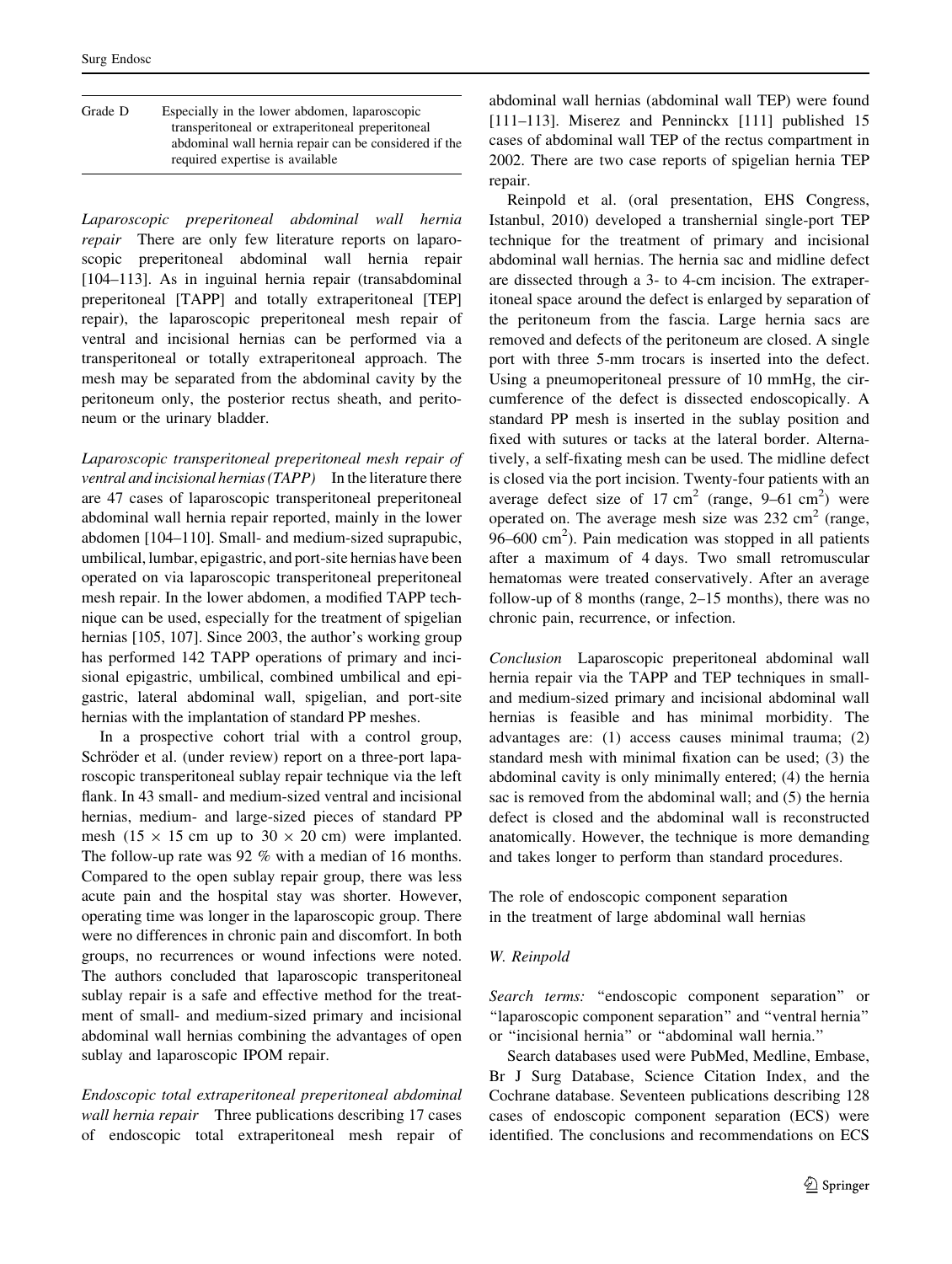are based on this systematic review as well as on a consensus conference on guidelines for the laparoscopic treatment of ventral and incisional hernias held in October in Suzhou, China, during the fifth meeting of the IEHS.

Introduction Very large incisional hernias with a horizontal defect of more than 10 cm are a challenge in abdominal wall hernia surgery. In many of these giant incisional hernias, standard open techniques and the laparoscopic IPOM repair are insufficient. The defect closure with reconstruction of the linea alba can often only be achieved with the open component separation (OCS), as described by Ramirez et al. [114] in 1990. The OCS gives an abdominal wall release of 10–15 cm on every side but requires an extensive dissection of subcutaneous tissue of the abdominal wall with division of the deep perforating vessels. This leads to a high rate of wound infections and wound-healing problems [115–119].

## Statements

| Level 3 | The ECS is feasible with low morbidity                                                                           |
|---------|------------------------------------------------------------------------------------------------------------------|
|         | The ECS can be combined with lap IPOM, open<br>IPOM, open sublay, and open onlay technique in<br>complex hernias |
|         | Abdominal wall release after ECS is less extensive<br>than after OCS                                             |
|         | There are fewer wound infections and wound healing<br>problems after ECS compared to OCS                         |
| Level 4 | The question whether the lateral compartment should<br>be augmented with mesh remains unresolved                 |
|         |                                                                                                                  |

Recommendations

| Grade C In large and very large ventral and incisional hernias, the |
|---------------------------------------------------------------------|
| ECS can be considered in combination with open or                   |
| laparoscopic mesh techniques if the surgeon is able                 |

The ECS can be combined with other open or laparoscopic procedures [116–121]. Losanoff et al. [122] were the first to report on endoscopic-assisted component separation in 2002. In 2007, Rosen et al. [115] published a retrospective study of seven patients who underwent an ECS for abdominal wall reconstruction during the resection of an infected prosthetic material in complex abdominal wall hernias. The technique of ECS as described by Rosen et al. [115] is as follows: below the costal margin and lateral of the rectus compartment, a bilateral 15-mm skin incision is created and a 10-mm balloon dilator is inserted. Blunt dissection is performed of the avascular space between the external and internal oblique muscle. Two trocars are inserted,  $CO<sub>2</sub>$  is insufflated, and further dissection is done of the space under camera vision. The fascia of the external oblique muscle is vertically incised lateral to the rectus compartment from the costal margin to the inguinal area.

The residual defect size after the removal of all prosthetics was  $338 \text{ cm}^2$  (range,  $187-450 \text{ cm}^2$ ). ECS enabled tension-free primary fascial reapproximation in all patients. There was one superficial surgical site infection. After an average follow-up period of 4.5 months, no recurrences were identified.

Harth and colleagues [116, 117] reported a retrospective study on 32 ECS compared to 22 OCS. Open component separation had a 41 % major wound morbidity rate compared to 19 % in the endoscopic group ( $p = 0.07$ ). Hernia recurrences rates were similar (open, 32 %; endoscopic, 27 %;  $p = 0.99$ ). Hospital length of stay was 11 days after OCS versus 8 days after ECS ( $p = 0.09$ ). The median mesh costs differed significantly between ECS and OCS (\$733 vs. \$8415;  $p = 0.05$ ). The authors concluded that there were significantly fewer wound complications after ECS and similarly high rates of recurrence.

These findings were confirmed by others [118–121] and by our working group (in preparation). We performed a bilateral ECS combined with an open sublay repair in 23 patients with large ventral incisional hernias with an average defect size of  $210 \text{ cm}^2$  (range,  $72-454 \text{ cm}^2$ ). Complete reconstruction of the linea alba was achieved in 18 patients. The abdominal wall release on each side was 2–6 cm. All patients received a total rectus compartment sublay repair with large-pore PP mesh. The average followup was 21 months (range, 4–37 months) in 19 patients. Complications that were noted included three hematomas that resolved spontaneously, three cases of lateral abdominal wall bulging, and one superficial wound infection that did not require a reoperation.

The ECS can be combined with lap IPOM, open IPOM, open sublay, and open onlay technique in complex hernias. The abdominal wall release after ECS is less extensive than after open OCS [117–120]. There are fewer wound infections and wound-healing problems after ECS compared to OCS [116–121]. The question whether the lateral compartment should be augmented with mesh is unresolved. No long-term data are available. Further studies for the assessment of the ECS are necessary.

Laparoscopic parastomal hernia repair

## S. Morales-Conde

Introduction Parastomal hernias are the most frequent complication that occurs after a stoma is created. The exact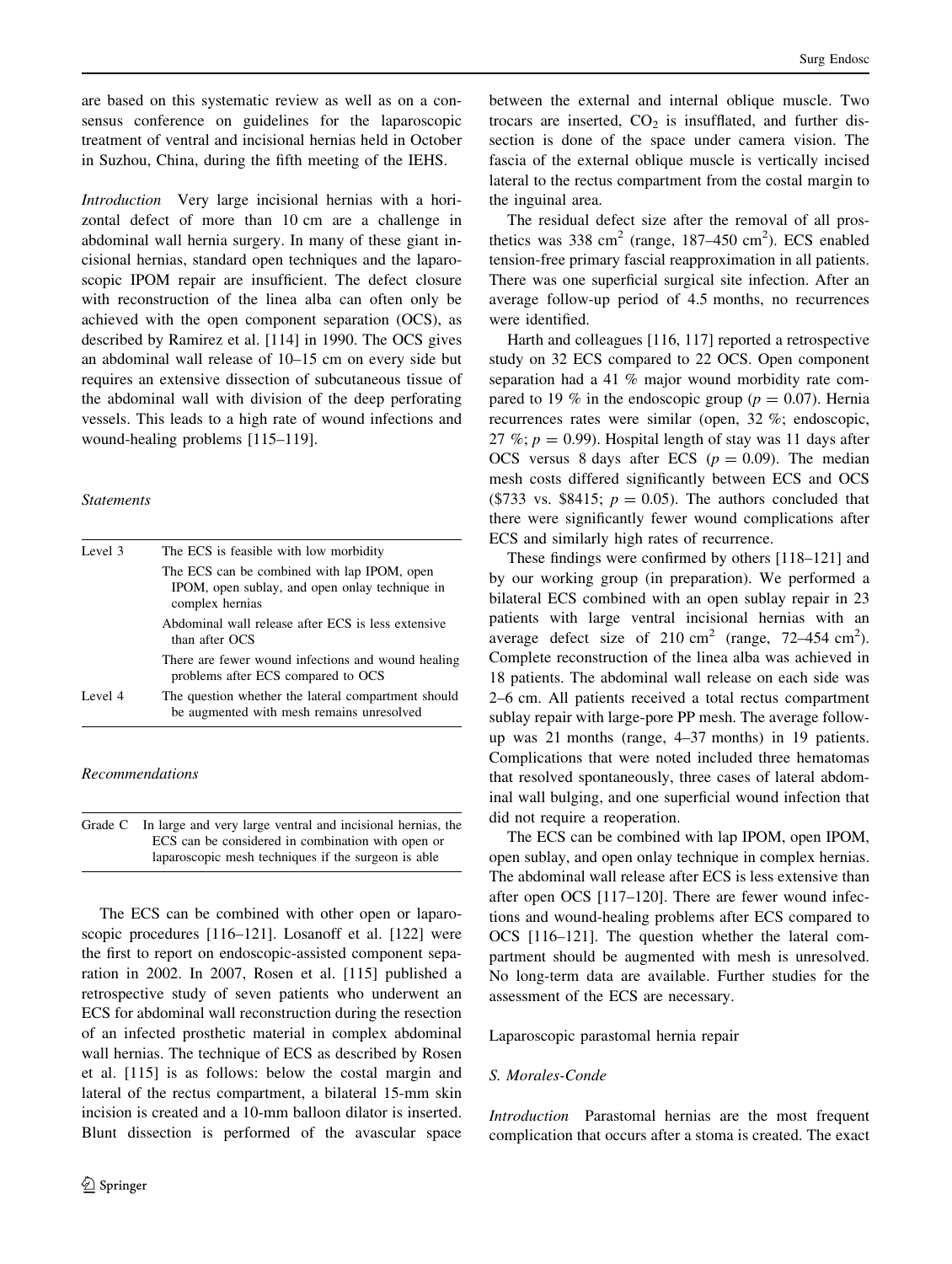incidence is not easy to establish because this problem is underestimated by both patients and physicians. The reported incidence rate ranges from 2.8 to 50 % [123] and appears to be directly related to the length of follow-up. Loop ileostomy has the lowest risk  $(0-6.2 \%)$ , followed by end ileostomy and loop colostomy, which has a similar risk of 28–30 %. End colostomy carries the highest risk for parastomal hernia of more than 50 %. Even though most hernias occur within the first 2 years after stoma construction, the risk of herniation extends up to 20 years [124].

Although many risk factors have been related to the development of a parastomal hernia, waist circumference, patient age, and stoma size are independent risk factors for the development of a parastomal hernia after a permanent colostomy [124, 125]. Parastomal hernia is asymptomatic most of the time, but it may be associated with serious complications such as strangulation and perforation; elective repair is thus mandatory for many selected cases. The diagnosis is generally made by clinical examination. The computed tomographic scan is very useful to determine the content of the hernia, the size of the defect, and the existence of a concomitant hernia at the midline or other incisions.

Many different surgical techniques have been described for the treatment of parastomal hernias. Nonmesh techniques are known to have a high rate of recurrence  $(46-100 \%)$  and should generally not be performed [126, 127] because the mesh techniques offer significantly better results. Meshes could be placed as an onlay or sublay through a local incision close to the stoma. However, these techniques have an incidence of wound infection of up to 30 % [128, 129]. The underlay or IPOM position not only offers a decreased rate of wound infections but also affords the opportunity to repair a concomitant incisional hernia, if present. The laparoscopic approach achieves the advantages of a minimally invasive approach with the low incidence of infection and recurrence rate that the intraabdominal placement of a mesh offers.

Search terms: Laparoscopic, laparoscopy, paracolostomy, colostomy, para-colostomal, colostomal, para-ileostomy, ileostomy, ileal conduit, urostomy, hernia, defect, repair, closure, reconstruction.

A Medline search was performed until November 2011. A total of 73 papers were identified, but only 27 were relevant to the review. In the final analysis, there were no articles with level of evidence 1, 2, or 3a, and only three papers with level of evidence 3b [131–133], 16 with level of evidence 4 [134–149], and 8 with level of evidence 5 [150–155]. One of the level 3b articles compared two of the different techniques used to perform the repair of parastomal hernias by laparoscopy [133], while the other two compared the open approach versus laparoscopic

techniques [131, 132]. One of these two studies was of very poor quality because the authors compared the laparoscopic approach with a wide variety of open techniques, including no-mesh and mesh techniques [132]. Eight of the studies with level 4 evidence were cases series, each with fewer than 10 cases.

Is the laparoscopic approach to parastomal hernia repair superior to the open approach?

Statements

| Level 3 | Laparoscopic repair of parastomal hernias can be<br>performed safely                                        |
|---------|-------------------------------------------------------------------------------------------------------------|
| Level 4 | The rate of recurrences after laparoscopic repair of<br>parastomal hernias are lower than the open approach |

Recommendations

| Grade B | Laparoscopic repair of parastomal hernia should be<br>considered a safe alternative to the open approach                                                              |
|---------|-----------------------------------------------------------------------------------------------------------------------------------------------------------------------|
| Grade C | Laparoscopic parastomal hernia repair is a valid<br>alternative option to open repair because its rate of<br>recurrence appears to be lower than the open<br>approach |

Discussion Open suture repair of the fascial defect of a hernia or a stomal hernia are both associated with high morbidity and an unacceptably high recurrence rate. Consequently, this repair is no longer recommended for routine use for either hernia. Primary closure of the aponeurosis at the hernia site, either via a peristomal approach or through a midline incision, is a simple procedure, but it carries a recurrence rate of 38–100 %. Stomal relocation may result in a zero recurrence rate at the same hernia site, but the risk of a parastomal hernia after the new stoma formation is as high as 46 %. In addition, an incisional hernia at the previous colostomy closure site may also occur. For this reason, the use of PP meshes has been applied to this repair, either to reinforce a suture repair or to bridge the fascial gap. The recurrence rate with this open technique is still on the order of 20–33 % [124]. Additionally, complications related to PP meshes have been described, such as obstruction, fistulization, or mesh erosion [145]. Meshes can be placed in different anatomic positions: during the onlay repair, the mesh is subcutaneously placed and fixed to the fascia of anterior rectus muscles and to the aponeurosis of the external oblique abdominal muscle; a retromuscular technique indicates that the prosthesis is placed dorsally to the rectus muscle and anteriorly to the posterior rectus sheath; with an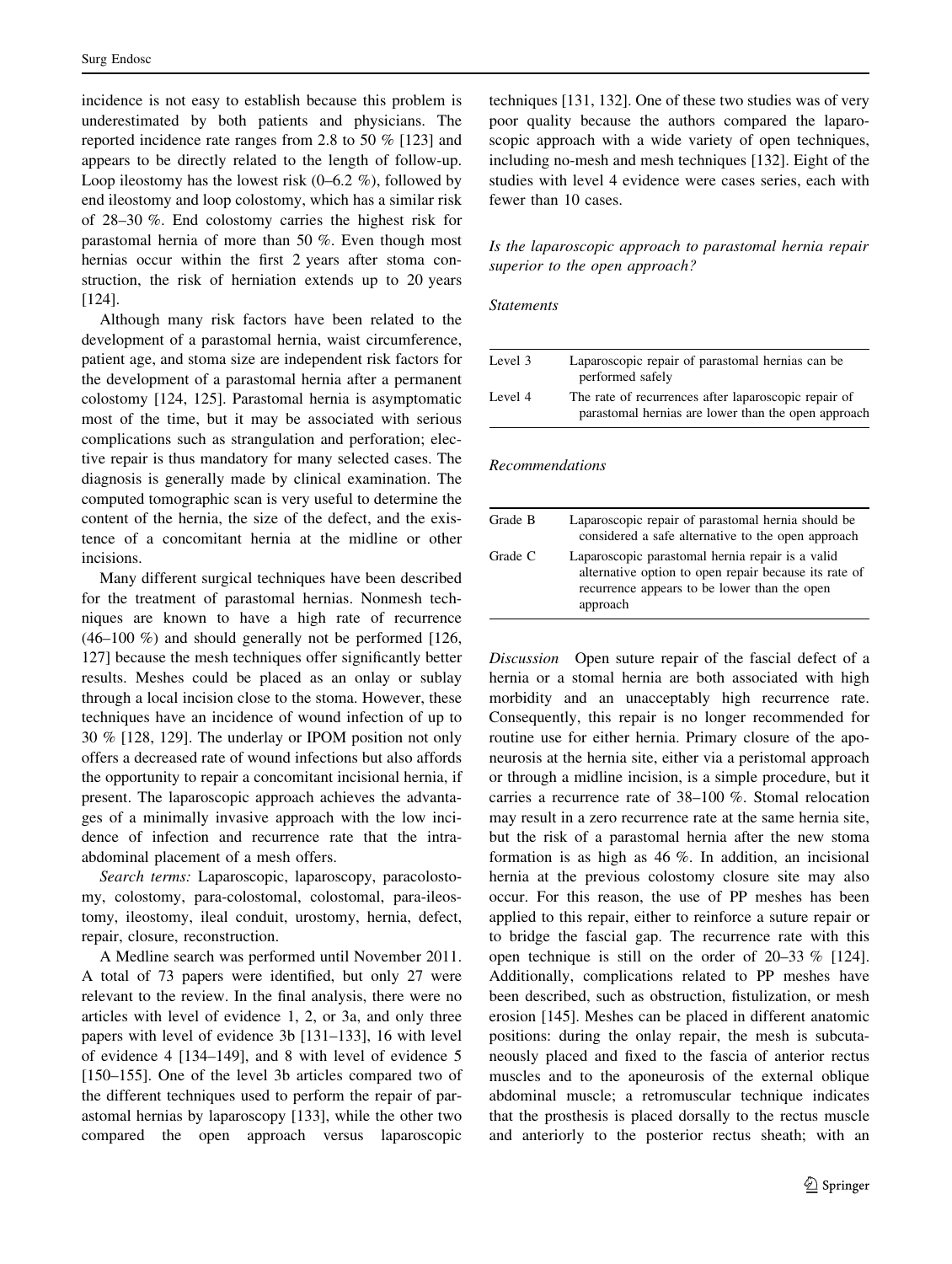intraperitoneal position, the mesh is placed intra-abdominally after being fixed to the peritoneum. Two techniques are used to repair parastomal hernias with an intraperitoneal placement of a prosthesis: the Sugarbaker technique and the keyhole technique. In 1985, Sugarbaker [156] described a new technique for parastomal hernia repair through a midline laparotomy; the bowel was lateralized passing from the hernia sac between the abdominal wall and the prosthesis, which was sutured to the fascial edge covering the opening.

The laparoscopic approach involves minimally invasive access to the abdominal cavity and intraperitoneal placement of prosthetic material with or without narrowing the defect. Similar to the open intraperitoneal mesh repair, the Sugarbaker technique, the keyhole technique, and a combination of the two described by Berger and Bientzle [142] and known as the sandwich technique are used. The laparoscopic approach makes a peristomal incision unnecessary and also decreases the potential risk of mesh infection. Published series on laparoscopic mesh repair of parastomal hernia, however, are few, with relatively short follow-up.

There are two studies with level 3b evidence that compare the open approach with the laparoscopic techniques to repair parastomal hernias. Both papers are retrospective studies, but the one conducted by McLemore et al. [132] includes in the open group cases in which a suture repair was performed together with mesh techniques and relocation of the stoma (associated with differing rates of recurrence). On the other hand, this author also included a laparoscopic group of cases performed after the keyhole and the modified Sugarbaker technique. Both techniques are associated with a different rate of recurrence.

The most important message coming from the other study with level 3b evidence, conducted by Pastor et al. [131], is that the morbidity rate of the laparoscopic approach was 15 %, while the complications after the open approach were up to 33 %. This same study showed a lower recurrence rate after the laparoscopic approach than after the open technique (33 vs. 53.8 %). It was noted that the time of the follow-up was different (13.9 vs. 21.4 months) in the two groups. Therefore, it was noted that the rate could increase with time.

In order to draw conclusions regarding recurrence, it is best to analyze the studies with level 4 evidence. Even though there are some cases series with high recurrence rates of up to 56 % [146], most of the studies report a recurrence rate below 10 % with the laparoscopic approach. This represents a much better recurrence rate than the results of the open approach. At present, none of the methods of open or laparoscopic mesh repair has proved superior. In spite of this, laparoscopic repair has gained increasing acceptance.

Does laparoscopic parastomal hernia repair have similar results when compared to laparoscopic ventral hernia repair?

Statements

| Level 4 | Operative times for parastomal hernia repair are longer<br>than a LVHR because the technique is more difficult,<br>especially because of a more difficult process of<br>adhesiolysis |
|---------|--------------------------------------------------------------------------------------------------------------------------------------------------------------------------------------|
|         | Intraoperative complications during laparoscopic<br>repair of parastomal hernias are more frequent than<br>during standard LVHR                                                      |
|         | A high percentage of parastomal hernias are associated<br>with an additional midline incisional hernia, which<br>makes the surgical procedure more complex                           |
|         | The rates of both recurrence and morbidity are higher<br>after laparoscopic parastomal hernia repair than after<br>LVHR.                                                             |

#### Recommendations

| Grade C | A laparoscopic approach of parastomal hernias should<br>be considered a difficult technique with longer<br>operating time, more intraoperative complications,<br>and more difficult adhesiolysis than standard LVHR |
|---------|---------------------------------------------------------------------------------------------------------------------------------------------------------------------------------------------------------------------|
|         | Results of laparoscopic repair of parastomal hernias<br>could not be compared to the general results of<br>LVHR because the rates of recurrence and morbidity<br>are higher                                         |
|         | Laparoscopic repair of parastomal hernias is a more<br>complex technique because a concomitant midline<br>hernia present in a high percentage of patients must<br>also be repaired                                  |

Discussion If we compare the results of laparoscopic repair of parastomal hernias with the data published with level 1a evidence on LVHR, we observe that the surgical time associated with the laparoscopic repair of parastomal hernia is longer and the morbidity higher [157, 158]. These data show that this technique seems to be more difficult than standard LVHR because of the presence of more dense adhesions and the frequent concomitant midline incisional hernias. It is also more challenging to separate the adhesions of the ostomy itself from the omentum and other intestines. Additionally, the rate of infection of a LVHR is close to zero, but the rate of postoperative infection or other late mesh-related complications is higher after laparoscopic parastomal hernia repair. It has been reported to be as high as  $7-9.5\%$  [137, 141]. The conclusion of this comparison is that laparoscopic parastomal hernia repair is a more complex procedure than standard LVHR and should be performed by an expert surgeon.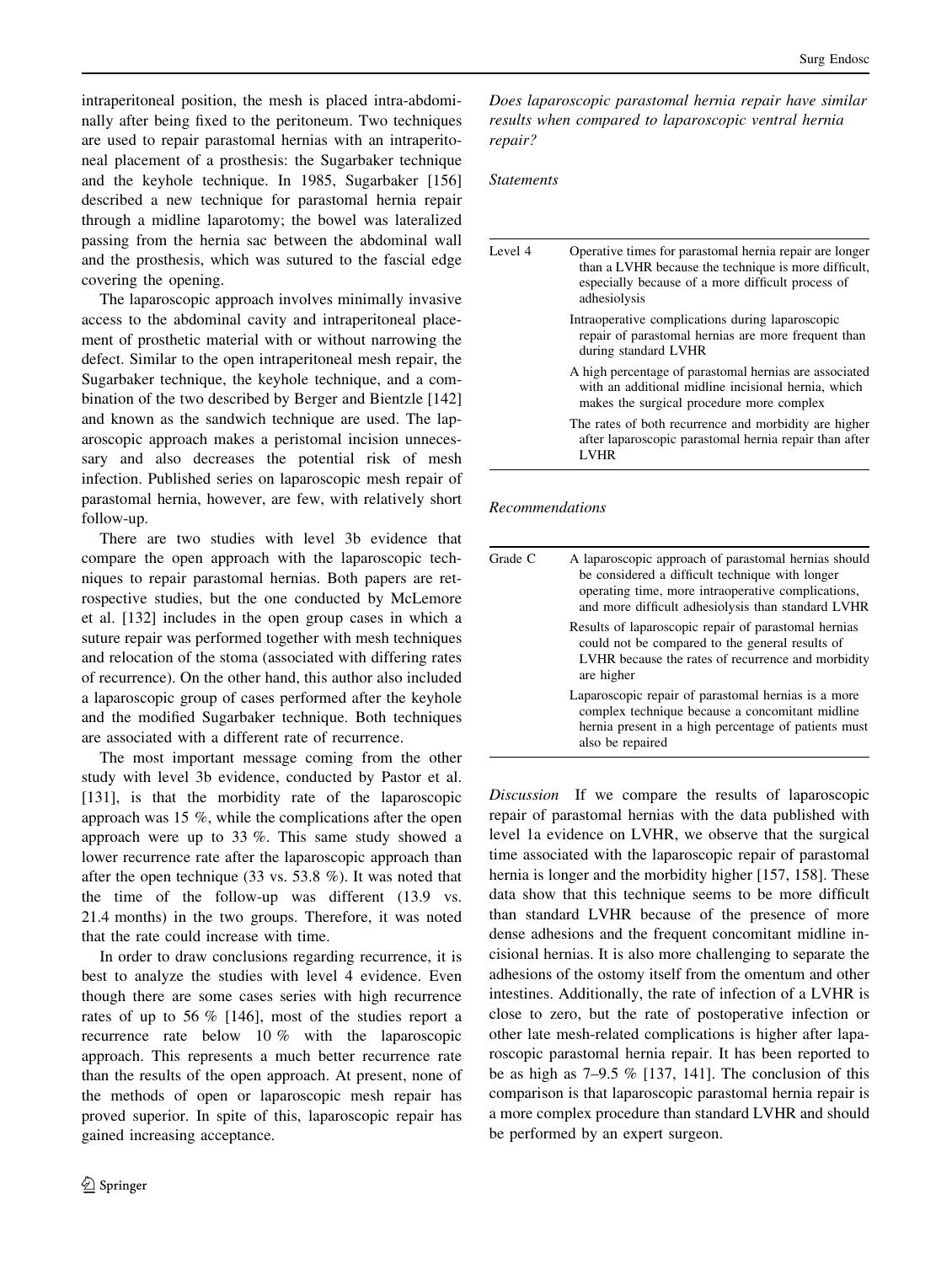A comparison between the data observed in different studies with different levels of evidence for the LVHR reveals that the overall recurrence rate of this technique is lower than the recurrence rate observed after laparoscopic repair of parastomal hernias. This can be explained by the complexity of the latter technique and by the relative early stage of its development; the best technique—keyhole, Sugarbaker, or sandwich—remains to be defined. There is an increasing amount of evidence that laparoscopic mesh repair is feasible and has a promising potential in the management of parastomal hernia.

# Which is the best laparoscopic technique for repair of parastomal hernias?

## Statements

| Level 3b | Laparoscopic repair of parastomal hernias using a pure<br>ePTFE mesh is associated with better results than the<br>keyhole technique         |
|----------|----------------------------------------------------------------------------------------------------------------------------------------------|
| Level 3b | The laparoscopic modified Sugarbaker technique or the<br>sandwich technique results in fewer recurrences than<br>the keyhole technique       |
| Level 4  | The results of the three main laparoscopic technique<br>used to repair parastomal hernias (Sugarbaker,<br>keyhole, and sandwich) are similar |

#### Recommendations

| Grade B | Laparoscopic repair of parastomal hernia using the<br>modified Sugarbaker technique should be<br>recommended when a pure ePTFE mesh is used                                                                                                                                           |
|---------|---------------------------------------------------------------------------------------------------------------------------------------------------------------------------------------------------------------------------------------------------------------------------------------|
|         | Although the keyhole technique has a lower recurrence<br>rate compared to the Sugarbaker technique, this<br>could be related to the type of mesh because series<br>not using a pure ePTFE mesh show similar<br>recurrence rates as the Sugarbaker technique with<br>this type of mesh |
| Grade C | None of the technique described in the literature—<br>Sugarbaker, keyhole, or sandwich—is superior                                                                                                                                                                                    |
|         | Although there is only one series with the sandwich<br>technique (using two meshes), this technique can be<br>considered a safe alternative to the keyhole or<br>Sugarbaker techniques                                                                                                |
|         | The same laparoscopic technique can be performed for<br>a hernia occurring with a colostomy, ileostomy, or<br>urostomy, or due to an ileal conduit                                                                                                                                    |

Discussion Laparoscopic parastomal hernia repair has become a viable option to overcome the challenges that face the hernia surgeon. Most series suffer from a small sample size, and controlled trials are lacking. These limited data make it difficult to draw firm conclusions. Two laparoscopic techniques have emerged: the use of a mesh with a slit and a central keyhole and a mesh without a slit. The latter is often termed the modified Sugarbaker. A third option, the sandwich technique, has been also been described and consists of a combination of both techniques.

Published series, however, are observational and often have a short follow-up. There is only one comparative study with level 3b of evidence: that of Muysoms et al. [133]. In this study, the authors show that the modified Sugarbaker technique offers significantly lower recurrence rates than the keyhole technique  $(72.7 \text{ vs. } 15.4 \%)$ , although the follow-up of those cases performed following the Sugarbaker technique is shorter than the rest of the cases (30.7 vs. 14 months). Together with this study, Hansson et al. [68] showed a very low recurrence rate (18 %) when the keyhole technique was used with shortterm follow-up (6 months). A later publications from the same author [138], with a follow-up of 36 months, demonstrated that the rate of recurrence with this technique was high (37 %). In these three studies, the mesh used was a pure ePTFE mesh. This would lead to the conclusion that one should avoid the keyhole technique if this material is chosen. The Sugarbaker repair should be performed instead.

Reported series using other meshes with the keyhole technique (ePTFE-PP mesh) show a low recurrence rate (4.1 % and 3 %, respectively) [135, 137]. Reports of performing the keyhole technique with a pure ePTFE mesh had recurrence rates of 37, 56, and 72.7 % [133, 146, 133]. The only series that reported a large number of patients showed a low rate of recurrence with the sandwich technique [142].

In summary, the quality of evidence for the various surgical techniques for parastomal hernia repair is low and precludes firm conclusions. RCTs would be ideal to compare the various techniques of parastomal hernia repair, as none has been reported to date.

#### Section 10: New technologic developments

From robotic surgery to NOTES and single-port surgery: Is there currently any role in ventral hernia repair?

## D. Lomanto

Search terms: Animal, Hernia, abdominal surgery/Ventral hernia, Umbilical, Incisional hernia, prosthesis implantation, Laparoscopy, Suture technique and Instrumentations, Swine, Endoscopy/methods, Endoscopy/trends, Endoscopy Gastrointestinal Methods, Surgical Procedures, Minimally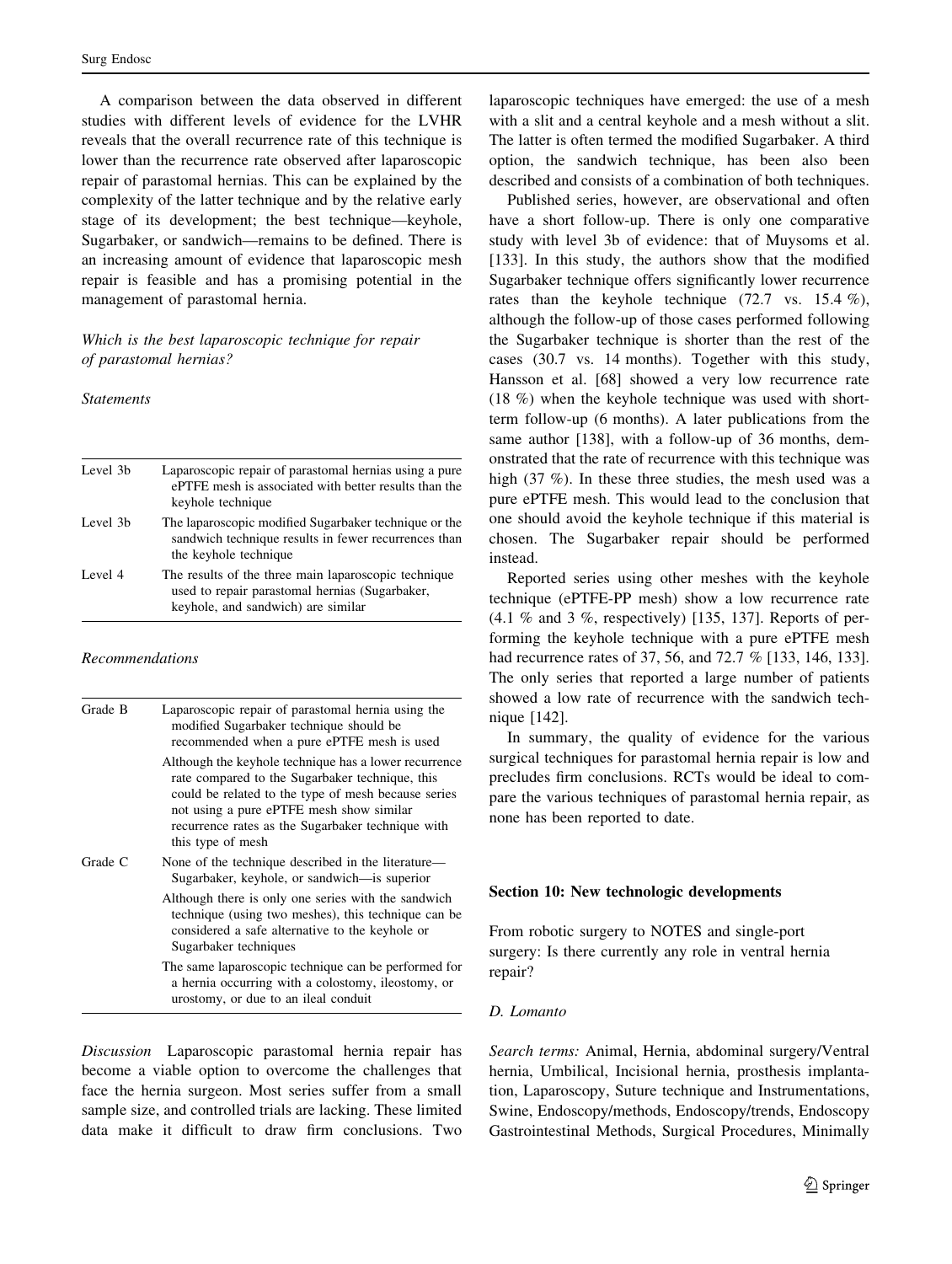invasive, Robot, Robotic Surgery, Robotic Device, Endoscopic Surgery, Laparoscopy.

Searching machines: PubMed, Embase, and Medline (2003–2011) were searched.

## Statements

| Level 4 | Robot-assisted ventral hernia is a feasible alternative to<br>laparoscopic repair of ventral hernia |
|---------|-----------------------------------------------------------------------------------------------------|
|         | Intracorporeal suturing under direct visualization<br>allows stable suture fixation of the mesh     |
|         | Helicoid tackers and transabdominal sutures contribute<br>to postoperative pain                     |

## Recommendations

| Grade C | More studies must be conducted on the feasibility,<br>practicality, and success of robot-assisted ventral |
|---------|-----------------------------------------------------------------------------------------------------------|
|         | hernia repair                                                                                             |

Laparoscopic surgery requires a high degree of special resolution, dexterity, and technical skills as a result of the lack of depth perception, tactile sensation, and force feedback. New technologies have been developed to improve the ergonomics and the drawbacks of minimally invasive surgical robotic devices. In any surgical procedure, and especially in laparoscopic surgery, technical skills, experience, decision making, and manual skills are major predictors of outcome. If a surgical manipulator computer-controlled device can improve performance and outcome, patients will benefit [159, 160], especially in a procedure where the learning curve is steep like hernia repair [161, 162]. Since the first successful laparoscopic repair in 1993 [163] and subsequently the advent of this surgical manipulator, many groups worldwide have tried to experience and the benefits of the use of robotic device in ventral hernia repair [164–166].

Comments Few studies have been published that analyze the benefits of robotic devices in ventral hernia repair. More studies must be conducted on the feasibility, practicality, and success of the robot-assisted ventral hernia repair. Schluender et al. [163] showed that the robotassisted laparoscopic repair of ventral hernia using intracorporeal suturing allowed for stable suture fixation under direct visualization and eliminated the need for tackers. Tayar et al. [164] confirmed the benefits of the da Vinci system for intracorporeal suturing in humans.

## Natural orifice transluminal endoscopic surgery (NOTES)

Search terms: Animal, Colon, Hernia, Ventral, Incisional, Umbilical hernia, Prosthesis Implantation, Surgical Mesh, Surgical instrumentation, Swine, Endoscopy/methods, Endoscopy/trends, Endoscopy Gastrointestinal Methods, Surgical Procedures, Minimally invasive surgery, Natural Orifice Transluminal Endoscopic Surgery, Natural Orifice Surgery, Surgical Wound Infection/prevention, Intraperitoneal Infection, Laparoscopy.

Searching machines: PubMed, Embase, and Medline (2003–2011) were searched. The search identified 11 relevant papers: 10 with evidence level 4 and 1 with evidence level 1b.

# Statements

| Level 1 | Mesh placement via NOTES is technically feasible but<br>has a high infection rate                         |
|---------|-----------------------------------------------------------------------------------------------------------|
| Level 4 | The risk of infection is much higher than in open or<br>laparoscopic transabdominal ventral hernia repair |
|         | The vaginal wall seems to be a safer entry site<br>compared to the gastric wall                           |

## Recommendations

| Grade C | Access and development of an effective delivery<br>device (which eliminates the contamination of the<br>mesh through a colonized route) is necessary before<br>trials can be started in humans |
|---------|------------------------------------------------------------------------------------------------------------------------------------------------------------------------------------------------|
|         | Comparative studies are necessary to verify the<br>feasibility and success rate of this new methodology                                                                                        |

Surgery and especially endolaparoscopic surgery has gone through a fast-paced revolution in the last two decades. Flexible endoscopy has been refined with additional features like narrow banding imaging and high definition; the wide clinical use of robotic devices like Zeus and da Vinci; and the development of new and combined energy sealing devices like Ultracision (Ethicon Endosurgey, USA), Ligasure (Covidien, USA), and recently Thunderbeat (Olympus, Japan). These innovations and the use of more information technology—like wireless technology are completely changing the way surgery will be performed in the near future. In 2004, a new concept of natural orifice transluminal endoscopic surgery (NOTES) started fascinating surgeons, scientists, and industries worldwide. The innovative concept of performing surgery inside the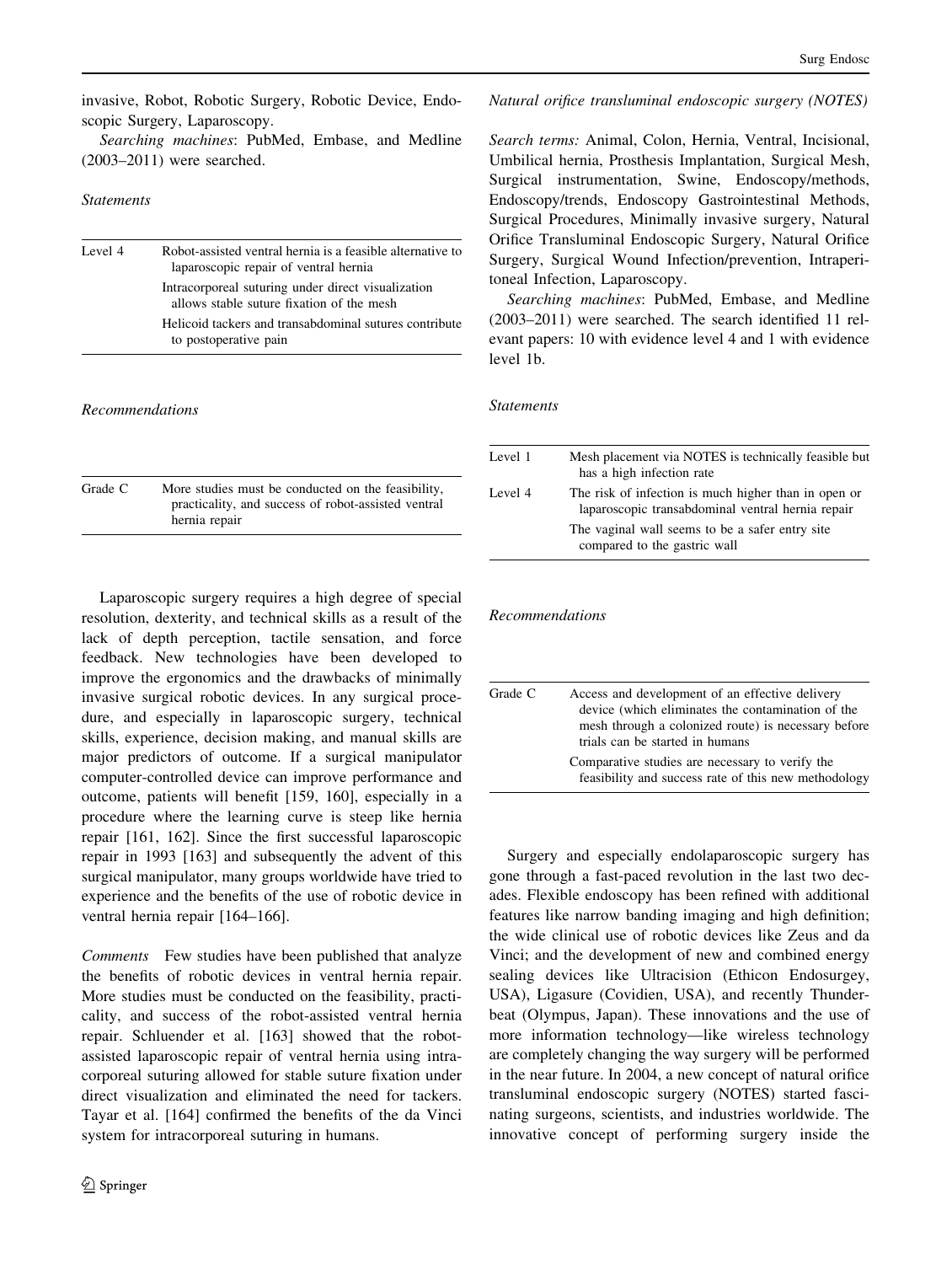abdominal cavity by accessing it through a natural orifice (mouth, vagina, or other) represent another potential innovation [167–171].

The actual benefits of NOTES, however, have yet to be proven because most research into this exciting new field is focused on small trials involving animal models [172]. Although substantial knowledge has been gained from these studies in a relatively short time, many safety issues have to be considered especially when challenging the time-honored basic surgical principles of the avoidance of unnecessary enterotomies by going beyond the natural borders of the mucosa [173]. Some human experience has been gained, but the technique is currently considered experimental; it has received much criticism and skepticism amid the enthusiasm [172]. A review of human NOTES experiences shows that so far, all have been performed under the guidance, assistance, or monitoring of concomitant laparoscopy in a hybrid setting. Multiple constraints in performance of NOTES have been identified [176]. Principally, present endoscopic systems are not designed with sufficient dexterity for NOTES procedures. Performing NOTES with today's endoscopic instrumentation is technically difficult as a result of the limited endoscopic field of visualization and considerable constraints in the ability to maneuver the instruments within the small confines of the peritoneal cavity. In NOTES, offaxis operation is often necessary. Tasks such as tissue approximation and dissection require independent coordination of two instruments approaching from different angles. However, the parallelism of standard endoscopic fixtures limits the degree of freedom for optimal surgical maneuvers and does not permit much triangulation of endoscopically deployed instruments to approach the surgical target. For these reasons, experimental NOTES in humans have thus far focused on technically less challenging procedures. Hypothetical benefits of NOTES include the following: the entire abdominal fascia at risk for herniation can be visualized; the chance of port-site hernias is reduced; the cosmetic result is better because of minimal or no scarring; and there is less pain [177].

Comments The platform and technology necessary to perform NOTES are still under development. Most of the reported surgical procedures are hybrid procedures. Comparisons should look at both simple and difficult procedures. Delivery of a foreign body (mesh) through a colonized natural orifice may increase chronic mesh infection compared to laparoscopic techniques. Results from studies drew different conclusions. Few studies reported an increased mesh infection rate in their subjects [178–180], while others [181–183] showed that bacterial contamination and intra-abdominal morbidities were not encountered during surgeries when using the transvaginal approach compared to the transgastric route. Ventral hernia repair using the NOTES approach seems to be safe and feasible in both experimental groups and in the few initial reports in humans [177–179, 182–186].

## Single-port surgery

Search terms: Hernia, Ventral, Umbilical, Incisional Hernia, Laparoscopy/methods Surgical Instruments, SILS, Single port, Surgical Mesh, SPA, Single Port Access, Surgical Mesh, laparoscopic surgery, minimally invasive surgery.

Searching machines: PubMed, Embase, and Medline databases (2005–2011) and resulted in five relevant articles (level 4).

Statements

| Level 4 | Single-port access ventral hernia repair appears to be<br>safe for experienced endolaparoscopic surgeons. It<br>may decrease parietal trauma and scarring in patients<br>prone to incisional hernia and may be associated with<br>a decrease in the rate of port-site hernia compared to |
|---------|------------------------------------------------------------------------------------------------------------------------------------------------------------------------------------------------------------------------------------------------------------------------------------------|
|         | multiport laparoscopy                                                                                                                                                                                                                                                                    |
|         |                                                                                                                                                                                                                                                                                          |

Recommendations

| Grade C | Single-port access ventral hernia repair seems to be a |
|---------|--------------------------------------------------------|
|         | safe and feasible alternative option to conventional   |
|         | laparoscopy in selected cases, but further RCTs are    |
|         | needed                                                 |

In the last few years, minimally invasive surgery has continued to develop by further reducing surgical injury and scars. This new approach (NOTES) has created a lot of enthusiasm, but several issues and challenges have arisen that need to be resolved before full clinical acceptance [187–189]. While improving on these procedures, the idea of reducing the number and size of ports, so-called single incision access surgery evolved. Through a small incision (1.5–2.5 cm), the single-port device can be inserted, which can then allow access of multiple sites for the laparoscope and instruments to carry out the surgery. Early reports of different procedures have been published. It appears that the cosmetic advantage offered by single-port endolaparoscopic surgery makes this approach an attractive option for patients who desire an additional benefit of cosmesis. Further clinical studies involving large series of patients are needed to confirm the benefits and advantages of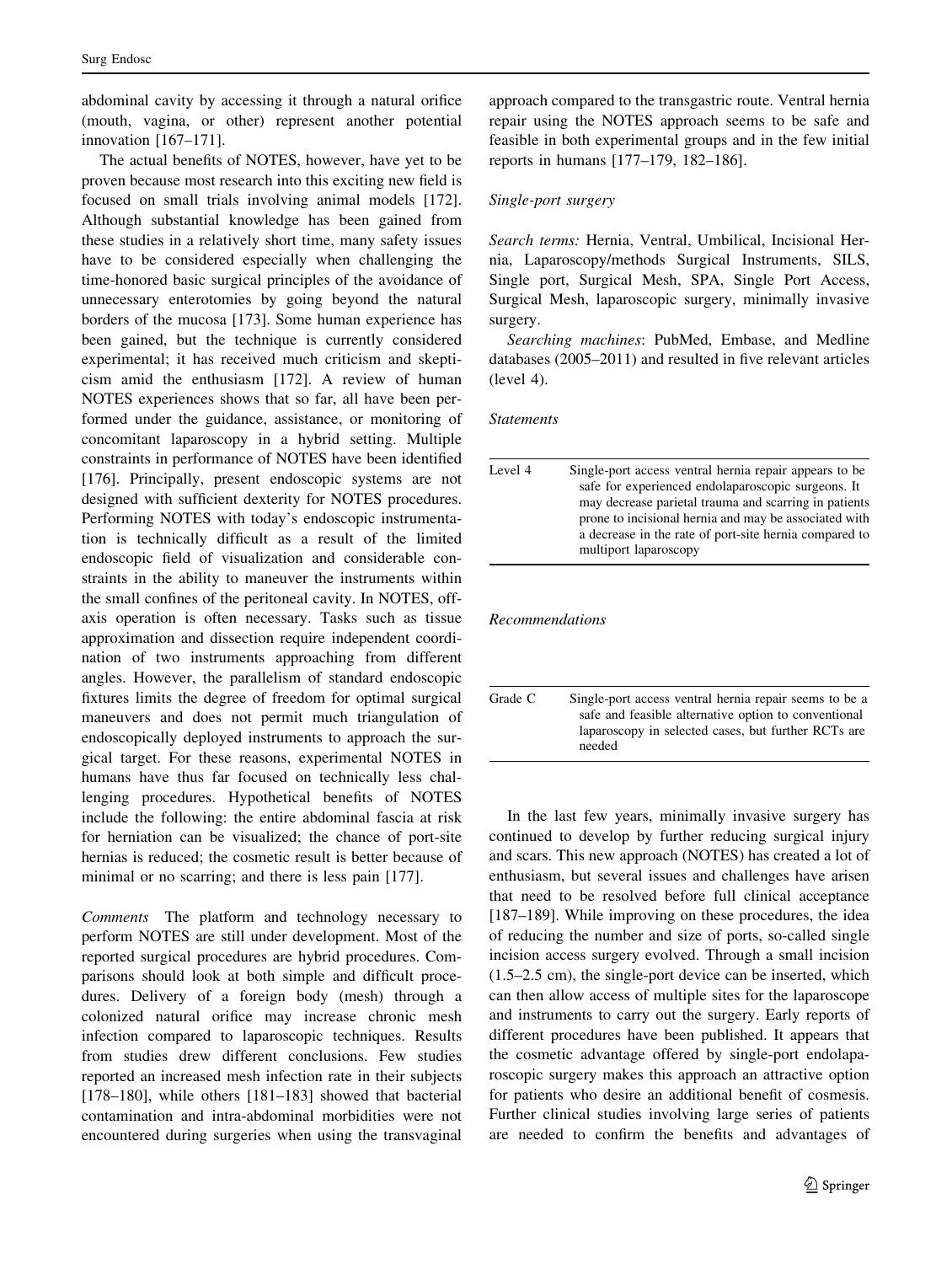single-port endolaparoscopic surgery over standard procedures. There have been a few case reports published on inguinal [190, 191] and ventral hernia repair, with promising results [192–196].

Comments The literature reviewed demonstrates that the procedure is feasible, safe, and reproducible. No intraoperative complications were observed. Standard instruments were used. Patients were discharged on the first day after surgery.

## Section 11: Lumbar and other unusual hernias

Are lumbar and other unusual hernias suitable for laparoscopic repair?

# K. A. LeBlanc, R. H. Fortelny

Search terms: Flank hernia repair, flank hernia repair with mesh, lumbar hernia repair, lumbar hernia repair with mesh, unusual hernias of the abdominal wall, spigelian hernia, spigelian hernia repair, lateral incisional hernia, traumatic lumbar hernia, Grynfelt OR Grynfelt's hernia, Petit OR Petit's hernia; the above AND repair, the above AND laparoscopy, lumbar hernia AND lumbar muscles AND paralysis, lumbar hernia AND lumbar muscles AND paralysis AND bulge, lumbar hernia AND lumbar muscles AND paralysis AND nephrectomy, lumbar hernia AND nephrectomy.

Searching machines: PubMed, Embase, and Medline (2000–2011) were searched.

## Statements: Lumbar hernia

| Level 2b | Laparoscopic repair of lumbar hernia (with mesh) is<br>superior to open repair with mesh in terms of<br>morbidity but not recurrence rate |
|----------|-------------------------------------------------------------------------------------------------------------------------------------------|
| Level 4  | There does not appear to be any distinct advantage of<br>any method of repair for the "standard" fascial<br>defect of lumbar hernias      |

Recommendations: Lumbar hernia

Grade B Options for repair of lumbar hernias include open repair with or without mesh in any position, and laparoscopic repair with mesh in any position. However, the laparoscopic repair is preferred because of reduced postoperative morbidity

Statements: Spigelian hernia

| Level 2b | Laparoscopic repair is superior because of reduced<br>morbidity rates and length of hospital stay |
|----------|---------------------------------------------------------------------------------------------------|
| Level 4  | The placement of mesh is preferred either by the<br>laparoscopic or the open method               |

Recommendations: Spigelian hernia

| Grade B | The use of mesh to repair these hernias by both<br>approaches is recommended. However, the                                                                                                                                                    |
|---------|-----------------------------------------------------------------------------------------------------------------------------------------------------------------------------------------------------------------------------------------------|
|         | laparoscopic repair is preferred because of lower<br>postoperative morbidity and reduced length of<br>hospital stay. This represents an "upgraded"<br>recommendation because of the clear superiority of<br>the use of mesh for these hernias |

Introduction These two types of hernias are rare. Although most surgeons will have an opportunity to repair a spigelian hernia within their careers, many will never see a true lumbar hernia throughout their working career as a result of its extreme rarity, although its incidence may be increasing because of the more frequent use of the lumbar approach for anterior fusion of the lumbar spine. However, many of these bulges are the result of intercostal nerve injury and subsequent paralysis of the flat muscles of the abdominal wall.

The first suggestion of the existence of the lumbar hernias was by Barbette in 1672, but the first publication regarding these entities was by Garangeot in 1731. It is believed that the first surgical repair of a strangulated lumbar hernia occurred in 1750 by Ravaton. However, Petit and Grynfeltt's names are associated with these hernias rather than the other surgeons because they provided the first anatomic description of the inferior lumbar space (Petit in 1783) and the superior lumbar space (Grynfeltt in 1866). The boundaries of the inferior lumbar hernia are the latissimus dorsi muscle posteriorly, the external oblique muscle anteriorly, and the iliac crest inferiorly. The boundaries of the superior lumbar hernia are the 12th rib superiorly, the internal oblique muscle anteriorly, and the erector spinae muscle posteriorly.

Selby described traumatic acquired lumbar hernia in 1906, and Kelton noted incisional acquired lumbar hernia in 1939. In 1951, Kretchmer published the first study of 11 of these latter hernias after renal surgery [197]. The ratio of congenital and acquired hernias has remained stable over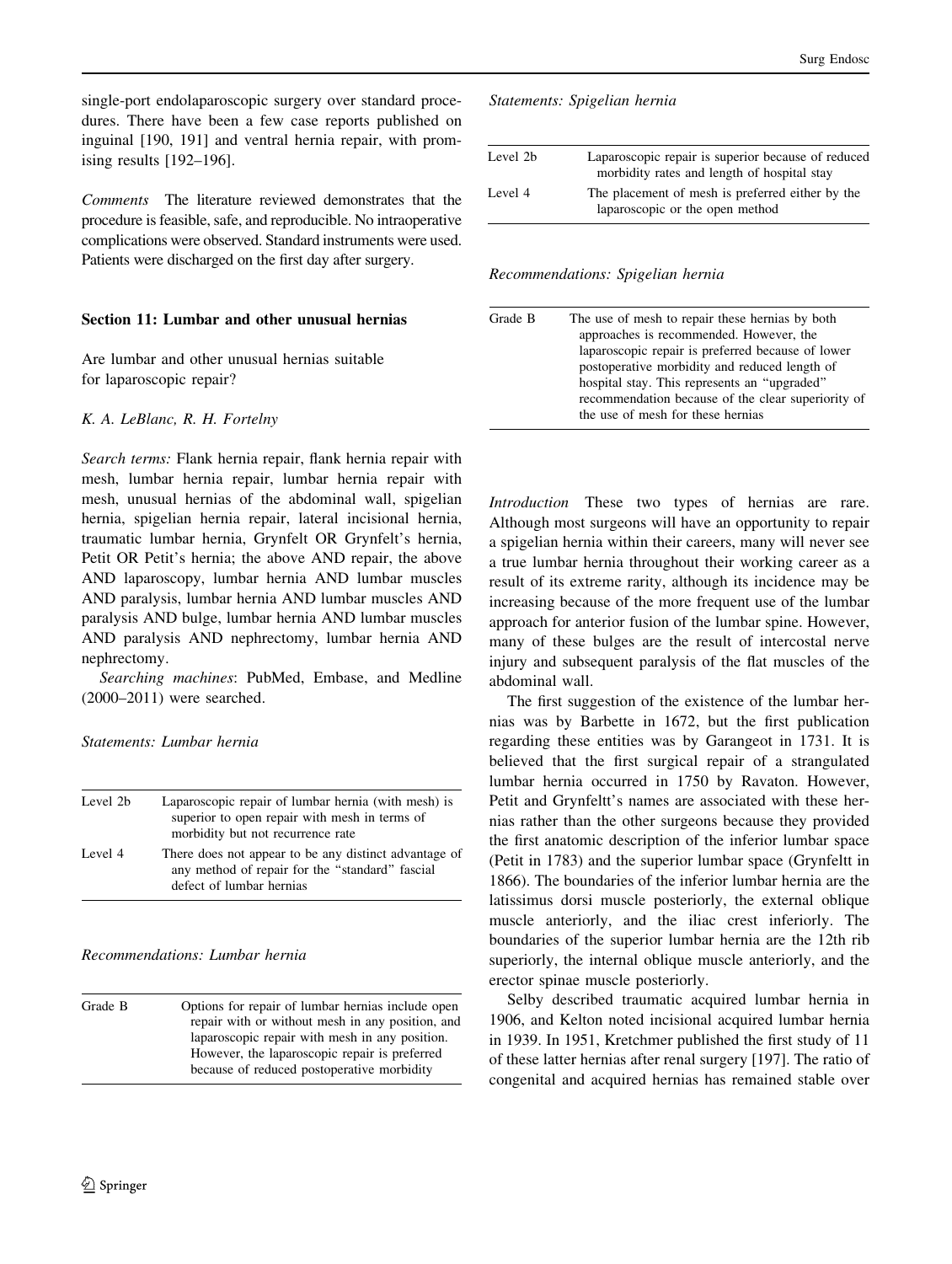Table 3 Lumbar repair method and number of patients

| Method       | Sutured<br>repair | Preperitoneal<br>mesh | Onlay<br>mesh | Intraperitoneal<br>mesh | Mesh location not<br>stated |
|--------------|-------------------|-----------------------|---------------|-------------------------|-----------------------------|
| Open         | 28                |                       |               |                         |                             |
| Laparoscopic |                   |                       |               | 32                      |                             |

time, with 80 % in the latter category. The etiology of the acquired defects has changed, however. Infectious etiology has declined from 17 to 2 %, whereas incisional hernias have increased from 10 to 31 % [198]. The laparoscopic approach to the repair of the lumbar hernia was first described by Burick and Parascandola [199] in 1996. Currently there are many methods and meshes to repair all of these defects.

Similar to the lumbar hernias, the name of the spigelian hernia is credited to someone who clarified the anatomic description of the entity, Adriaan van den Spieghel (1578–1625). This hernia occurs at the level of the semicircular line where the fascias of the oblique and transversus muscles begin to split to for the two separate layers of the abdominal musculature. Generally the overlying external oblique fascia remains intact, making this herniation interstitial and more difficult to diagnose. These entities are more common than that of the lumbar hernias.

Discussion In this account, we have dealt with lumbar and spigelian hernias separately because they are separate entities. We searched the PubMed and Embase databases as well as the Cochrane register using the search terms noted above for publications that appeared from 1960 to 2011. Not unexpectedly, few publications could be used for an evidence-based systematic review on the treatment of both types of hernias. The relevant publications consisted of case series that included at least five cases. We excluded single case reports.

We were also charged to investigate the unusual hernias that were located in other locations. With these we were able to identify 48 articles but all were either single case series or did not really deal with the repair of the hernia. Hence none could be used for the systematic review. The search culled 35 articles under "flank hernia," but these were either case reports or did not address any aspect of hernioplasty. No articles were found that dealt with lateral bulging after a denervation injury after nephrectomy or anterior lumbar disc surgery. Seventy-nine publications were found that described lumbar hernias or their repair. Fourteen were case series of fewer than five cases. Two were solely anatomic descriptive articles, and one was a publication that duplicated already published data. We were able to include in the review 12 papers, which contained five or more patients and one prospective randomized study. No publication had level of evidence 1a, 1b, 2a, 2c, or 3.

Moreno-Egea et al. [200] reported on a prospective nonrandomized study of 16 patients, 15 of whom were postnephrectomy and one after trauma. Mesh was used in all of the repairs, with seven done by the open method and nine by a laparoscopic approach. They found that the open repair was associated with a longer operative time, a longer length of stay, higher morbidity, and more recurrences. There were no recurrences in the laparoscopic group compared to three in the open group  $(p = 0.4)$ . They concluded that the laparoscopic repair was ''more efficient and profitable.'' This level 2b evidence supports laparoscopic repair.

Twelve articles provided evidence at level 4. Of these, six were performed with the open technique only [201–206]. Four were performed solely laparoscopically [207–210]. One paper included patients who were treated with both open or laparoscopic method [198]. From these reports, a total of 123 patients could be evaluated. In four patients, the method of repair could not be determined from the article. The methods of repair used in the other 119 patients are shown in Table 3.

Unfortunately, only 108 patients listed in Table 3 had adequate follow-up. These consisted of 28 patients with an open sutured repair, 31 with an open repair with mesh in any location, and 49 patients with a laparoscopic repair with mesh in any location. No recurrences were reported in any group of patients, but the length of follow-up varied from 1 to 40 months for the entire patient population. Given these results, it would appear that any method of repair for the lumbar hernia—sutured or with mesh placed by any method or location—appears to be an acceptable operation.

Bathla et al. [211] performed a review of the literature and included two cases of their own. On the basis of this review and their experience, their conclusion was that a combined open and laparoscopic repair using transfascial sutures with or without bone anchors was the best method to treat these difficult hernias. Stumpf et al. [212] performed cadaver dissections to address the problem and concluded that mesh should be used and placed in the sublay position between the internal and external oblique muscles.

The spigelian search revealed 397 articles. Of these, spigelian hernia was noted in 391, but only 95 of these reported on repair of these defects with a sufficient number of patients. The ''spigelian hernia repair AND adult''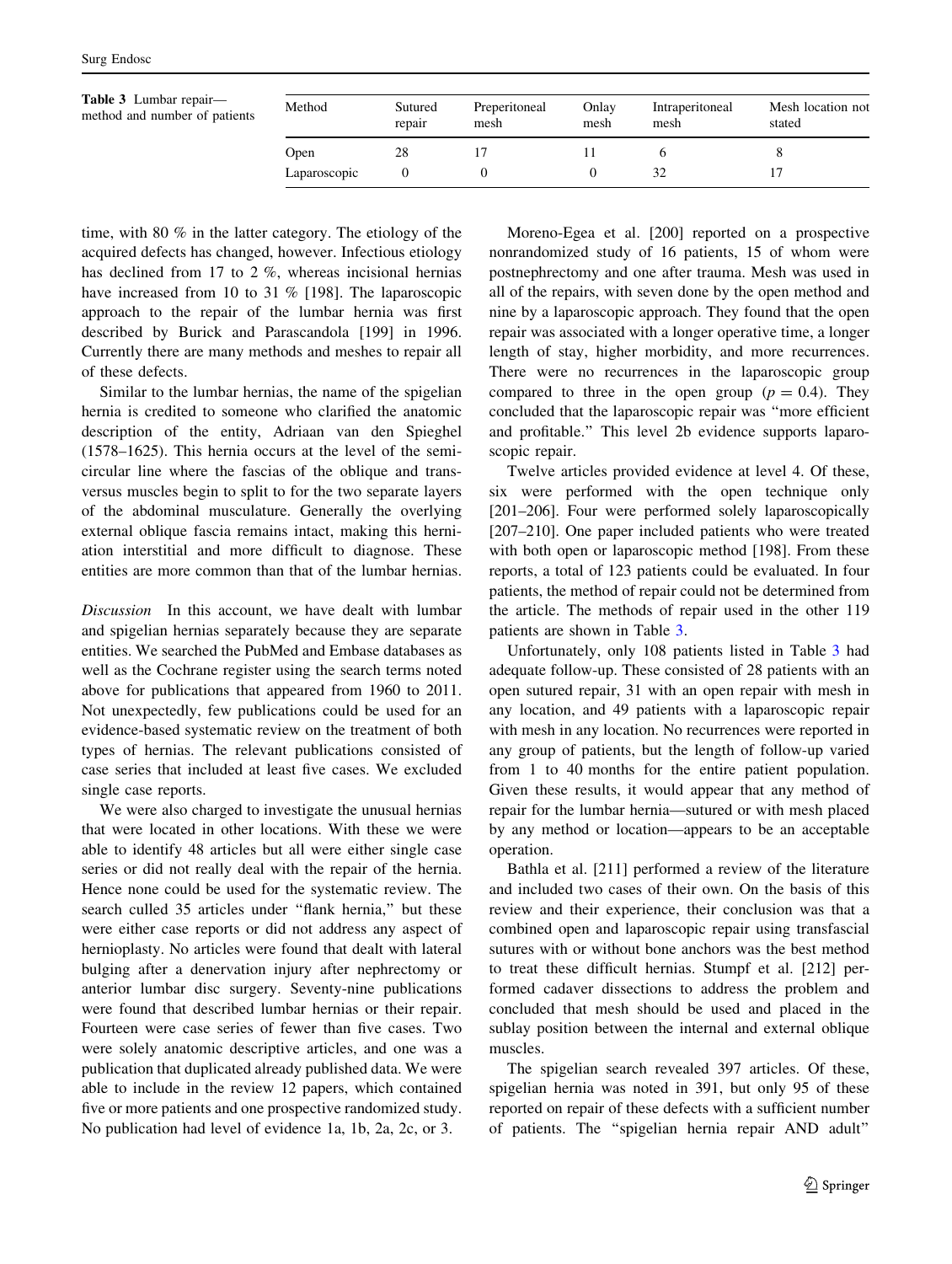| Study                | No. of repairs                                    | Open sutured   | Open mesh    | Laparoscopic mesh | Recurrence rate        |
|----------------------|---------------------------------------------------|----------------|--------------|-------------------|------------------------|
| Artioukh [214]       | 19                                                | 19             |              |                   | $\Omega$               |
| Campanelli [215]     | 32                                                |                | 32           |                   | $\Omega$               |
| Celdrán [216]        | 9                                                 |                | 9            |                   | $\mathbf{0}$           |
| Larson $[217]$       | 81                                                | 75             | 5            | 1                 | $3/75$ (4 %), no mesh  |
| Malazgirt [218]      | 34                                                |                | 34           |                   | $\mathbf{0}$           |
| Mittal [219]         | 10                                                |                |              | 10                | $\Omega$               |
| Moreno-Egea [220]    | $28(17)$ open but not<br>stated if mesh was used) |                |              | 11                | $\mathbf{0}$           |
| Mouton $[221]$       | 35                                                | 21             | 14           |                   | $3/21$ (14 %), no mesh |
| Palanivelu [107]     | 8                                                 |                |              | 8                 | $\overline{0}$         |
| Patie [222]          | 6                                                 |                |              | 6                 | $\Omega$               |
| Saber [223]          | 8                                                 |                |              | 8                 | $\Omega$               |
| Sanchez-Montes [224] | 6                                                 |                | 6            |                   | $\Omega$               |
| Singer [225]         | 8                                                 | 8              |              |                   | $\Omega$               |
| Vos [226]            | 25                                                | 20             | 5            |                   | $1/20$ (5 %), no mesh  |
| Weiss [227]          | 9                                                 | 9              |              |                   | $\Omega$               |
| Total                | 318                                               | 152            | 105          | 44                | 7/318 (2.2 %)          |
| Recurrence rate      | $7/318$ (2.2 %)                                   | $7/152(4.6\%)$ | $\mathbf{0}$ | $\boldsymbol{0}$  |                        |

Table 4 Summary of spigelian hernia data

search identified 263 articles, which included 95 case reports. Ninety non-English-language papers were excluded. Forty-five articles dealt with the radiologic assessment or diagnosis alone. Sixteen publications were not relevant to the review and were excluded, thus leaving 16 articles, each of which included five or more patients and provided details of the repair performed. Additionally, one publication was identified from another database. From all these 17 papers, no usable data could be found at levels of evidence 1a, 1b, 2a, 2c, 3, or 5.

The search identified only one prospective randomized trial of open versus laparoscopic repair of the spigelian hernia [213]. In this small RCT, patients were randomized to either an open or laparoscopic repair arm, with 11 patients in each arm. All meshes were placed in the preperitoneal space except for three in the laparoscopic group, where the mesh was placed in the intraperitoneal space. The laparoscopic repair was accompanied by lower postoperative morbidity ( $p < 0.05$ ) and reduced length of hospital stay ( $p < 0.001$ ). The authors concluded that the laparoscopic extraperitoneal repair should be the preferred treatment for these hernias.

The majority of the level 4 evidence articles were series of patients with an open sutured repair. Several were identified that included the diagnosis and treatment of the hernia but could not be included because no morbidity or follow-up data were provided. Length of follow-up varied

greatly among the series. The cumulative data are shown in Table 4. It is obvious that the use of mesh is preferred. In the three series that included patients who underwent repair without the use of a mesh, the recurrence rate was  $4-14\%$ . There were no recurrences in any series that included mesh in the repair either with the open or laparoscopic technique. The mesh was placed in the intraperitoneal, extraperitoneal, or intra-aponeurotic locations without the development of a recurrence.

## Section 12: Education

Education and training in laparoscopic ventral hernia repair

## D. Lomanto

Search terms: Hernia/abdominal surgery/Ventral hernia, Umbilical, Incisional hernia, Learning curve, Education/ Laparoscopy, General surgery/education, Surgical procedures/operative education, Surgical procedures/operative psychology, Teaching/methods, Internship/residency, Competency based education, Computer assisted instruction.

Searching machines: PubMed, Embase, and Medline (2000–2011) were searched.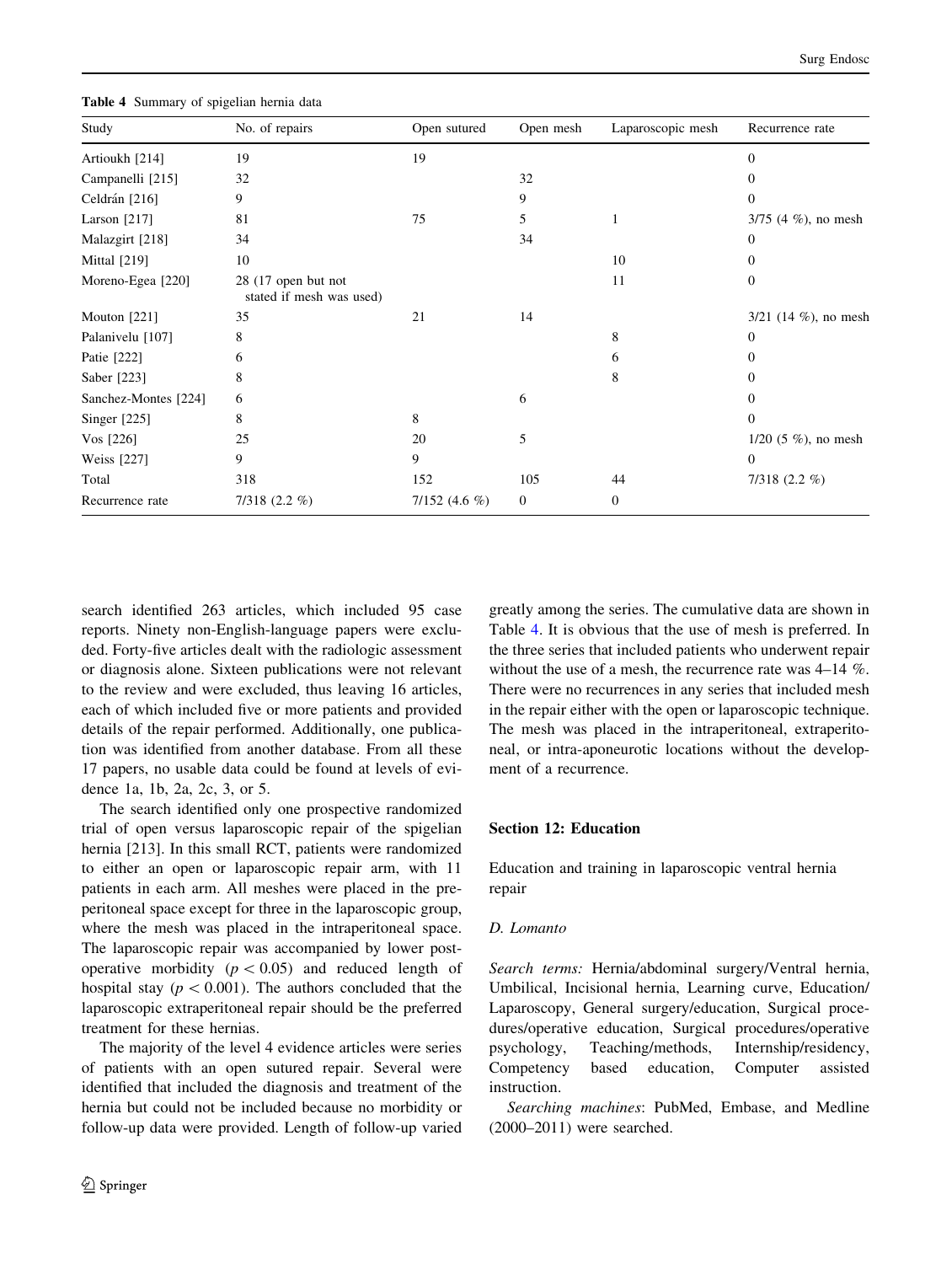#### **Statements**

| Level 1  | A structured laparoscopic training program in hernia<br>repair improves operator proficiency in the operating<br>room                                          |  |  |  |  |  |
|----------|----------------------------------------------------------------------------------------------------------------------------------------------------------------|--|--|--|--|--|
| Level 2c | Specialist centers seem to perform better than general<br>surgical units, especially for endoscopic repairs                                                    |  |  |  |  |  |
| Level 4  | There is a positive correlation between LVHR<br>simulator training and performance in the operating<br>room                                                    |  |  |  |  |  |
|          | Operative performance can be greatly affected by<br>surgical judgment and intraoperative decision<br>making                                                    |  |  |  |  |  |
|          | Surgeons with advanced laparoscopic skills are more<br>likely to perform LVHR. Most with limited<br>experience will begin after working with a preceptor       |  |  |  |  |  |
|          | The Global Operative Assessment of Laparoscopic<br>Skills–Incisional Hernia (GOALS-IH) is easy to use,<br>valid, and reliable for assessment of simulated LVHR |  |  |  |  |  |
|          | A 1-day course may affect a surgeon's practice                                                                                                                 |  |  |  |  |  |
|          | It appears that the performance of 20 LVHR surgeons<br>experienced in laparoscopic surgery leads to a<br>plateau in recurrence rates and intraoperative        |  |  |  |  |  |

Recommendations

complications

| Grade A | In departments performing incisional/ventral hernia<br>repair, a structured laparoscopic training program<br>should be introduced                                                                                            |
|---------|------------------------------------------------------------------------------------------------------------------------------------------------------------------------------------------------------------------------------|
| Grade B | Complex hernia repairs should be done in specialized<br>centers                                                                                                                                                              |
| Grade C | Laparoscopic training by virtual reality simulators may<br>be done                                                                                                                                                           |
|         | An added focus on decision-making skills in LVHR<br>significantly affects operative performance                                                                                                                              |
|         | Advanced laparoscopic skills should be acquired before<br>mastery of LVHR                                                                                                                                                    |
|         | Around 20 cases should be done to reach a plateau in<br>performance of LVHR                                                                                                                                                  |
|         | More studies must be conducted on the learning curve<br>and on the best approach to integrate training in LVHR                                                                                                               |
| Grade D | All surgeons graduating as general surgeons should<br>acquire a profound knowledge of the commonly<br>performed surgical repairs for conventional abdominal<br>wall hernia repair by the onlay, sublay, and inlay<br>methods |
|         | Hernia repair under supervision of about 15 to 20 cases<br>is ideal and necessary before a surgeon should work<br>independently                                                                                              |
|         | A structured laparoscopic hernia training program might<br>improve surgical outcomes                                                                                                                                         |
|         | Complex abdominal wall hernia surgery (multiple<br>recurrences, chronic pain, mesh infection) should be                                                                                                                      |

performed by a hernia specialist

Medical education is undergoing a paradigm shift from the traditional experience-based model to a program that requires documentation of proficiency [228].

Laparoscopic surgery requires a high degree of special resolution, dexterity, and technical skills. An initial training period is usually required for the majority of surgeons to become proficient in complex procedures by continuous repetition of these tasks [229–233]. Clinical outcome and complication rates are dependent on operator experience in those procedures. Surgeons who are less experienced in laparoscopic surgery and in LVHR will have higher complication rates. These results will be demonstrated by smaller scars, less postoperative pain, shorter hospital stay, lower recurrence rates, fewer infectious complications compared to open repair, and lower overall cost.

Surgeons recognize technical issues, operative decision making, and manual skills as major predictors of outcome [160, 234]. A learning curve for a specific procedure can be evaluated by means of operative times, but mainly the rate of conversions (for endolaparoscopic surgery) and complications. In the case of hernia repair, it is generally accepted that the learning curve for performing endoscopic inguinal hernia repair is longer than for open Lichtenstein repair, although the Lichtenstein technique also has a learning curve with respect to prevention of recurrence and chronic groin pain. However, this learning curve seems to be shorter than that for the endoscopic techniques [160, 161]. This is especially the case for endoscopic TEP repair as a result of a limited working space and different appreciation of the usual anatomical landmarks seen from inside the peritoneal cavity or through an anterior approach. There appears to be a higher rate of rare but serious complications with laparoscopic repair, especially during the learning curve period. Adequate patient selection and training might minimize these risks of infrequent but serious complications in the learning curve period [235–239].

Similarly for ventral hernia, the surgical treatment has undergone a paradigm shift in terms of repair, from simple suture repair to mesh repair to the first successful laparoscopic repair in 1991 [163]. LVHR, like any other minimally invasive procedure, offers advantages but has its own challenges: the challenge of any other minimally invasive procedure, familiarity of new instruments (meshes, tackers, suture passers, etc.), and familiarity of laparoscopic anatomy (though minimal for an experienced laparoscopic surgeon) [163, 240–242]. The exact definition of the learning curve in laparoscopic procedures is unclear [234]. Possible factors that may influence the learning curve may include the surgeon's experience with other laparoscopic procedures and instrumentation, knowledge of laparoscopic anatomy, standardization of surgical technique, and reduction of operative time and complication rate. On the basis of limited or no data on training or on the learning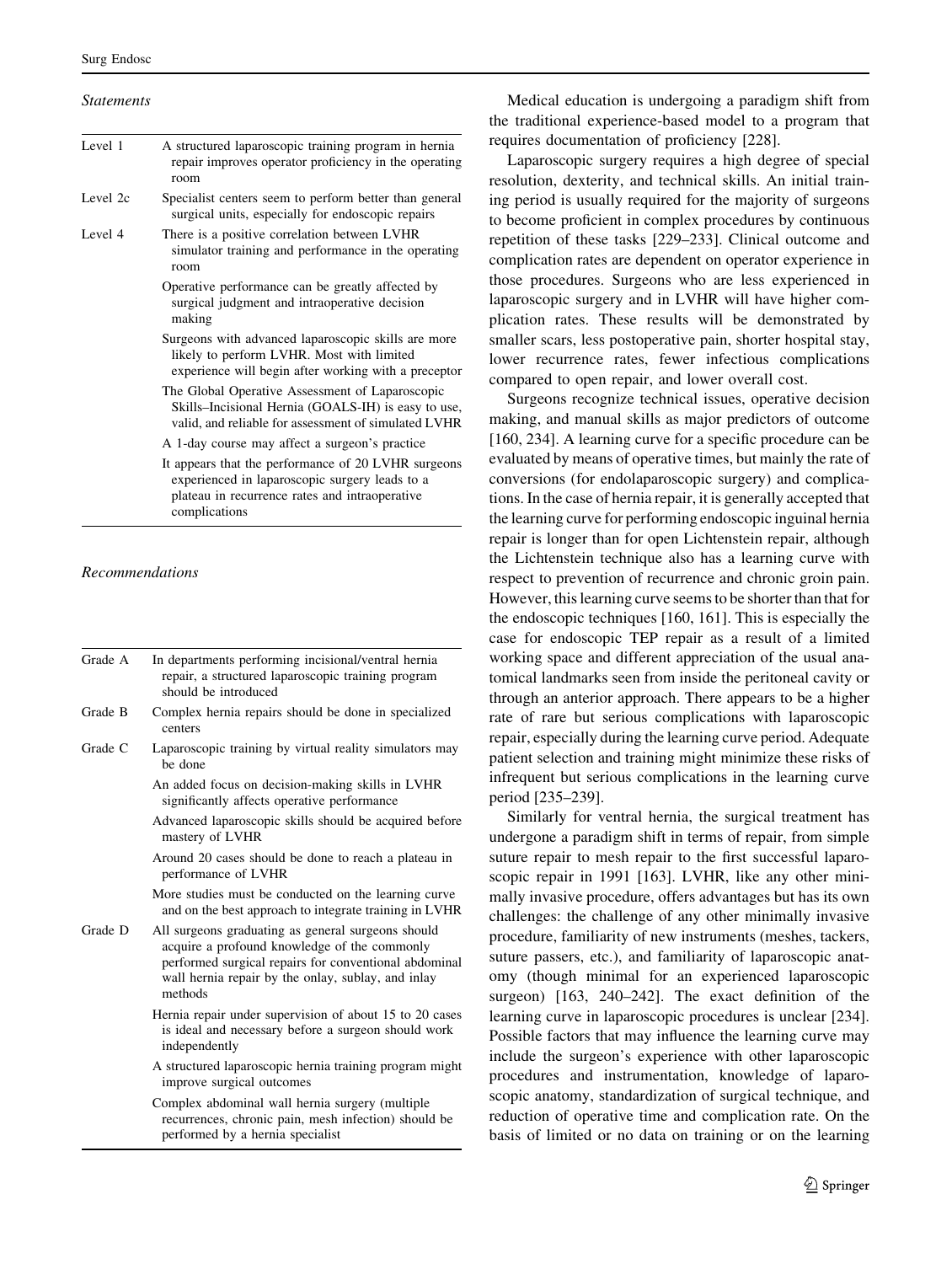curve of ventral hernia repair, we suggest that a minimal training of 15–20 cases is required by experienced laparoscopic surgeons to tackle the difficulties of the technique and to achieve comparable clinical outcome in terms of complications, operating time, and recurrence [162, 243–244]. Supervision by an experienced surgeon may help reduce the learning curve, as suggested in several studies for other procedures, including inguinal hernia repair [231, 238, 239].

Complex abdominal wall hernia repair should be performed in specialized centers. These centers seem to have better outcomes than general surgical units, especially for endoscopic repairs and complex inguinal hernia surgery (multiple recurrences, chronic pain, mesh infection, etc.), and such hernias should best be treated by a hernia specialist [230, 247, 248]. It is unclear whether subspecialty training, center volume, and/or surgeon volume are equally important to determine the outcome [245], but for many procedures, the observed associations between hospital volume and operative mortality are largely mediated by surgeon volume [246].

A structured laparoscopic training program in hernia repair improves operator outcomes in the operating room and surgical outcome because this allows the surgeon to learn directly from experts about the challenges encountered during the procedures and how to overcome them. This, followed by supervision and/or proctoring, can be useful in achieving good clinical results and to shorten the learning curve. Even a 1-day course may affect the surgeon's practice, especially regarding hernia repair [247, 248].

In the era of information technology and computer simulation, training in ventral hernia has been positively influenced by these new devices [249–251]. Laparoscopic training by virtual reality simulators has shown a proven benefit in terms of improved operator performance in the operating room, even in LVHR [252–254].

Comments Only few studies have been performed to analyze the learning curve. Time spent learning is needed to decrease the incidence of conversion and intraoperative complications in LVHR.

Although the laparoscopic technique of ventral hernia is conceptually straightforward, adhesiolysis requires more advanced skills.

# Questions for the future

# M. Smietanski, K. LeBlanc

These guidelines provide an answer to many of the questions concerning laparoscopic treatment of ventral hernias. However, many questions remain unanswered. Most surgeons agree that the material used for abdominal wall reinforcement should be individualized for specific groups of patients. However, the exact methods to enable such a choice for the individual patients are unclear. What is known is that with the assistance of the surgical community, the development of meshes that are engineered to meet the needs of our patients will continue to progress. The establishment of specifications for industry concerning the properties of meshes (prosthesis, scaffolds) has become the biggest challenge for scientists in relation to more effective repair of hernias. In the last year, the first models of the anterior abdominal wall have been created, but they describe only the average type of human body. The influence of BMI, age, and gender on the anterior abdominal wall movements should improve the understanding the forces acting on the prosthesis used to repair the abdominal wall. Such data should be complemented by studies designed to improve our knowledge of the histological differences in musculofascial architecture and its changes with various human body types.

Experimental studies are needed to understand mesh– fixation–abdominal wall system behavior, including the following:

- 1. Modeling of anterior abdominal wall in different groups of patients (e.g., BMI, gender, age).
- 2. Histopathological and mechanical description of the properties of the fascia in different patients.
- 3. Modeling of mesh–fascia fixation behavior for different systems.
- 4. Long-term in vivo studies to understand the changes in prosthesis properties caused by tissue ingrowth.
- 5. Studies on polymers and weave structure to develop different meshes for individual use.
- 6. Better clarification of the biological causes of herniation and whether these can be genetically linked.

In addition, surgeons have to understand that the prosthesis is not the main reason for a successful hernia repair. Properties of the mesh—porosity, elasticity, and the architecture of the weave—will be designed to complete the properties of prosthesis-fixation-abdominal wall system and should be understood as a part of this system. Different meshes and fixation devices express different properties at various time points after the operation, so the fixation algorithm will differ with the various materials. It is important to consider the fact that less fixation can lead to recurrence, but the use of too many tackers or sutures can increase postoperative pain.

It also seems that we have to widen the scope of scientific experiments to understand the changes in the prosthesis properties caused by tissue ingrowth and scar remodeling in long-term observation. Such studies together with clinical trials could answer the question on permanent